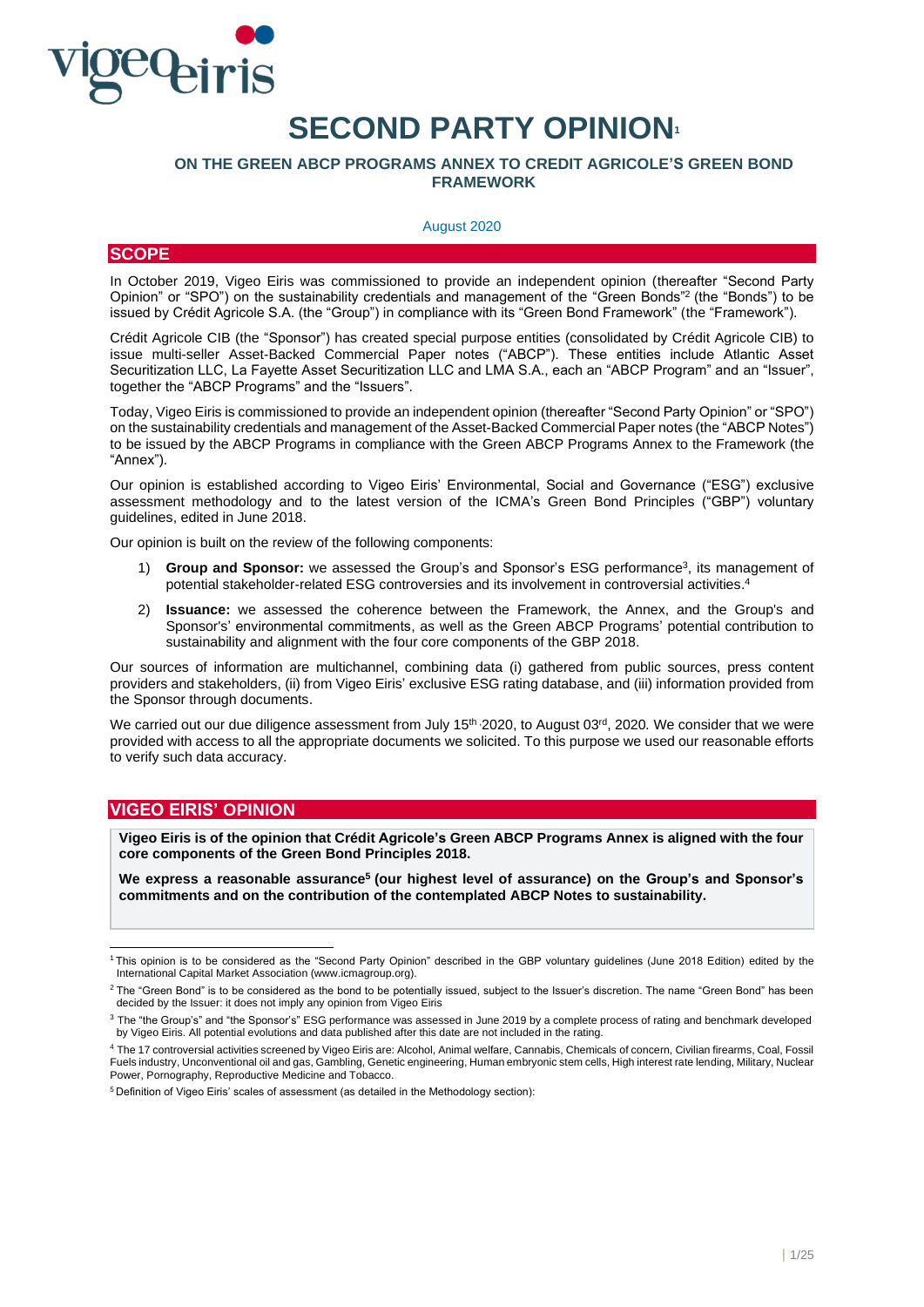

# **1) Group and Sponsor (see Part I):**

- ▶ As of June 2019, Crédit Agricole displays an overall advanced ESG performance, ranking 5<sup>th</sup> in our "Diversified Banks" sector which covers 31 banks. The Group's managerial approach is advanced in the Environmental and Social pillars, and good in the Governance pillar.
- As of today, Crédit Agricole faces 17 stakeholder-related ESG controversies linked to the following domains: Business Behaviour, Human Rights, Environment, Community Involvement, and Corporate Governance. The frequency of the controversies is considered persistent. The severity of their impact on both the company and its stakeholders is considered critical. Crédit Agricole is considered overall reactive.
- As of May 2020, we found a minor involvement of Crédit Agricole in two of the 17 controversial activities screened under our methodology, namely: Alcohol and the Fossil Fuel Industry. Crédit Agricole appears to not be involved in any of the 15 other controversial activities screened under our methodology.

# **2) Issuance (see Part II):**

The Sponsor has described the main characteristics of the Green ABCP Programs within a formalized Green ABCP Programs Annex which covers the four core components of the GBP 2018 (the last updated version was provided to Vigeo Eiris on July 2<sup>nd</sup> 2020). The Sponsor has committed to make this document publicly accessible on Crédit Agricole CIB's website<sup>6</sup>.

We are of the opinion that the contemplated ABCP Notes are coherent with the Group's and Sponsor's strategic sustainability priorities and sector issues, and contribute to achieving the Group's sustainability commitments and targets.

# Use of Proceeds

- The net proceeds of the ABCP Notes will exclusively finance and refinance, in full or in part, assets falling within five Eligible Categories ("Eligible Green Assets"), namely: Renewable Energy, Green Buildings, Energy Efficiency, Clean Transportation, and Waste and Water Management. We consider that these Eligible Categories are clearly defined. Another Eligible Category, namely "Sustainable Agriculture and Forest Management", is also included in the Framework, yet, as of today, no assets or expenditures have been identified under this Eligible Category, and the category is not assessed in this SPO.
- The Eligible Green Assets are intended to contribute to four main sustainability objectives, namely: climate change mitigation, pollution prevention and control, air quality improvement and natural resources protection. We consider the intended objectives are relevant and clearly defined.
- Eligible Green Assets are expected to provide clear environmental benefits. The Sponsor has committed to assess, quantify and report on the environmental benefits of the ABCP Notes annually, to the extent that data is provided by underlying client sellers.
- The Eligible Categories are likely to contribute to seven of the United Nations' Sustainable Development Goals ("SDGs"), namely : Goal 3. Good Health and Well-being, Goal 6. Clean Water and sanitation, Goal 7. Affordable and Clean energy, Goal 9. Industry, Innovation and Infrastructure, Goal 11. Sustainable Cities and Communities, Goal 12. Responsible Consumption and Production and Goal 13. Climate Action.
- The Sponsor has transparently communicated that the estimated share of refinancing for the ABCP Programs will not necessarily be of 100%. It has committed that, in case of re-financing, a look-back period of a maximum of 36 months from the issuance date will be applied, in line with market practices.

#### Process for Projects Evaluation and Selection

- The governance and the process for the evaluation and selection of the Eligible Green Assets is clearly defined and formalised in the Green Bond Framework and Green ABCP Programs Annex. We consider that the process is reasonably structured, transparent and relevant.
- The selection and evaluation process relies on explicit eligibility criteria (selection and exclusion), overall relevant to the environmental objectives defined for the Eligible Categories of assets.

<sup>6</sup> Crédit Agricole Website: https://www.credit-agricole.com/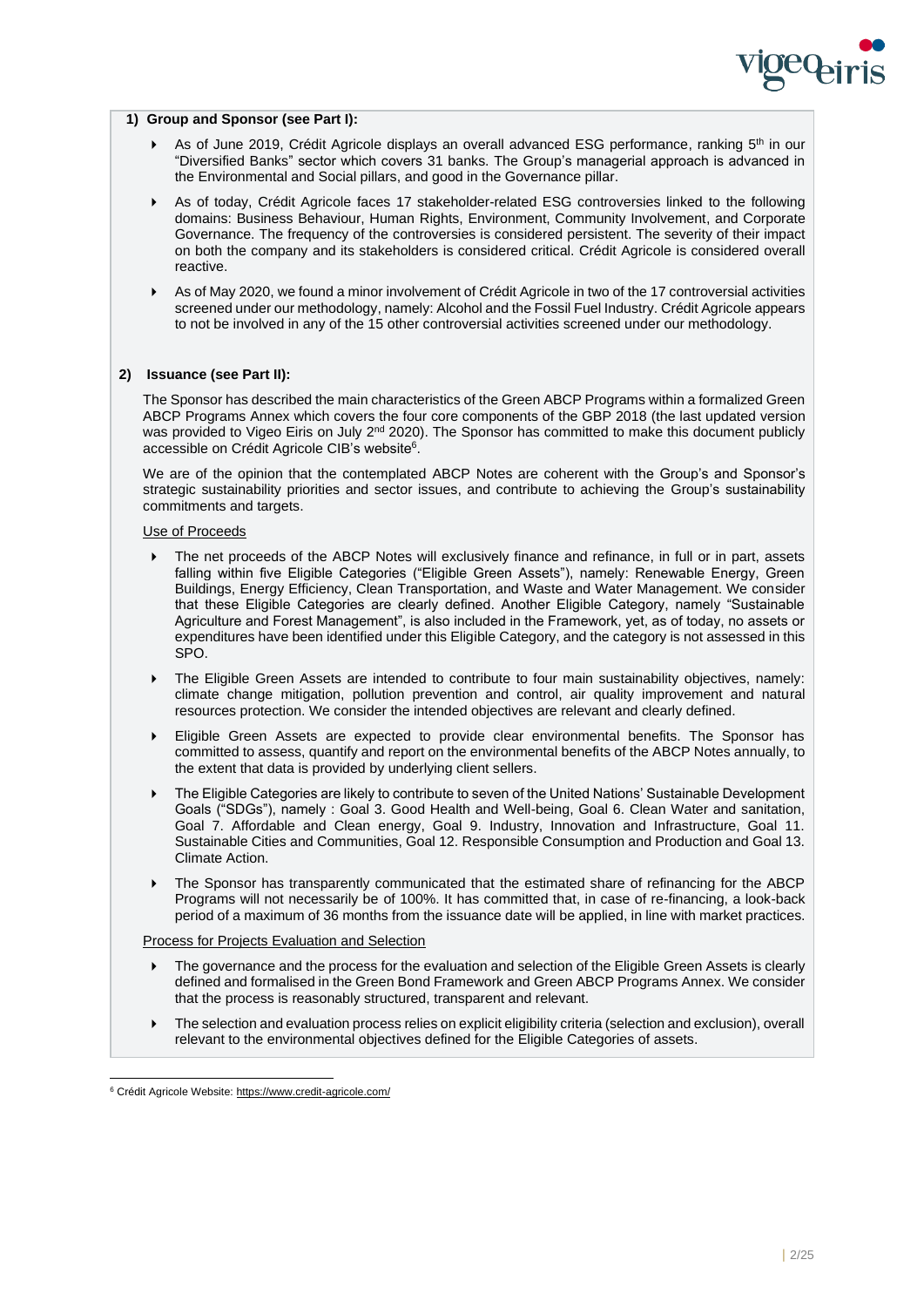

 The identification and management of the environmental and social risks associated with the Eligible Green Assets are considered good.

# Management of Proceeds

 The rules for the management of proceeds are clearly defined and will be verified. We consider that they would enable a documented and transparent allocation process. The allocation and tracking processes are clearly defined.

# Reporting

 The reporting process and commitments appear to be good overall. The Sponsor will report to investors on the proceeds allocation for the ABCP Notes and commits that, to the extent that data is provided by underlying client sellers, it will report on the environmental benefits of the ABCP Notes.

The Sponsor has committed that the Green ABCP Notes will be supported by the following external reviews:

- A pre-issuance consultant review: the hereby Second Party Opinion delivered by Vigeo Eiris, covering all the features of the Green ABCP Programs Annex, based on pre-issuance assessment and commitments, to be made publicly available by the Sponsor on Crédit Agricole CIB's website.

An area for improvement consists in having an external verification performed by a third-party auditor, covering (i) the actual allocation of proceeds to the Eligible Green Assets and their alignment with the eligibility criteria and (ii) the impact reporting, annually and until the ABCP Programs' full allocation and in case of any material change.

*This Second Party Opinion is based on the review of the information provided by the Issuer according to our exclusive assessment methodology and to the GBP voluntary guidelines (June 2018). Crédit Agricole S.A acknowledges that in case of changes of such standards and market practices and expectations, VIGEO EIRIS shall exclude any liability regarding the use of the concerned Second Party Opinion and its compliance with thencurrent standards and market practices and expectations.*

Paris, August 4<sup>th</sup>, 2020

*Sustainability Consultant*

#### **Project team For more information, contact:** Mohana Mc Gartland *Sustainability Consultant* **Project Manager** Maria Juliana Ortiz Muriel Caton *Senior Advisor* **Supervisor** Sustainable Finance Team *VEsustainablefinance@vigeo-eiris.com*

#### **Disclaimer**

Transparency on the relation between Vigeo Eiris and the Issuer: Vigeo Eiris has executed 3 audit missions for Crédit Agricole over the past 5 years.No established relationship (financial or other) exists between Vigeo Eiris and Crédit Agricole.

This opinion aims at providing an independent opinion on the sustainability credentials and management of the notes, based on the information which has been made available to Vigeo Eiris. Vigeo Eiris has neither interviewed stakeholders out of the Issuer's employees, nor performed an on-site audit nor other test to check the accuracy of the information provided by the Crédit Agricole. The accuracy, comprehensiveness and trustworthiness of the information collected are a responsibility of the Crédit Agricole. The latter is fully responsible for attesting the compliance with its commitments defined in its policies, for their implementation and their monitoring. The opinion delivered by Vigeo Eiris neither focuses on the financial performance of the notes, nor on the effective allocation of its proceeds. Vigeo Eiris is not liable for the induced consequences when third parties use this opinion either to make investments decisions or to make any kind of business transaction.

**Restriction on distribution and use of this opinion:** The deliverables remain the property of Vigeo Eiris. The draft version of the Second Party Opinion by Vigeo Eiris is for information purpose only and shall not be disclosed by the client. Vigeo Eiris grants Crédit Agricole all rights to use the final version of the Second Party Opinion delivered for external use via any media that Crédit Agricole shall determine in a worldwide perimeter. Crédit Agricole has the right to communicate to the outside only the Second Party Opinion complete and without any modification, that is to say without making selection, withdrawal or addition, without altering it in any way, either in substance or in the form and shall only be used in the frame of the contemplated concerned bond(s) issuance. Crédit Agricole acknowledges and agrees that Vigeo Eiris reserves the right to publish the final version of the Second Party Opinion on Vigeo Eiris' website and on Vigeo Eiris' internal and external communication supporting documents.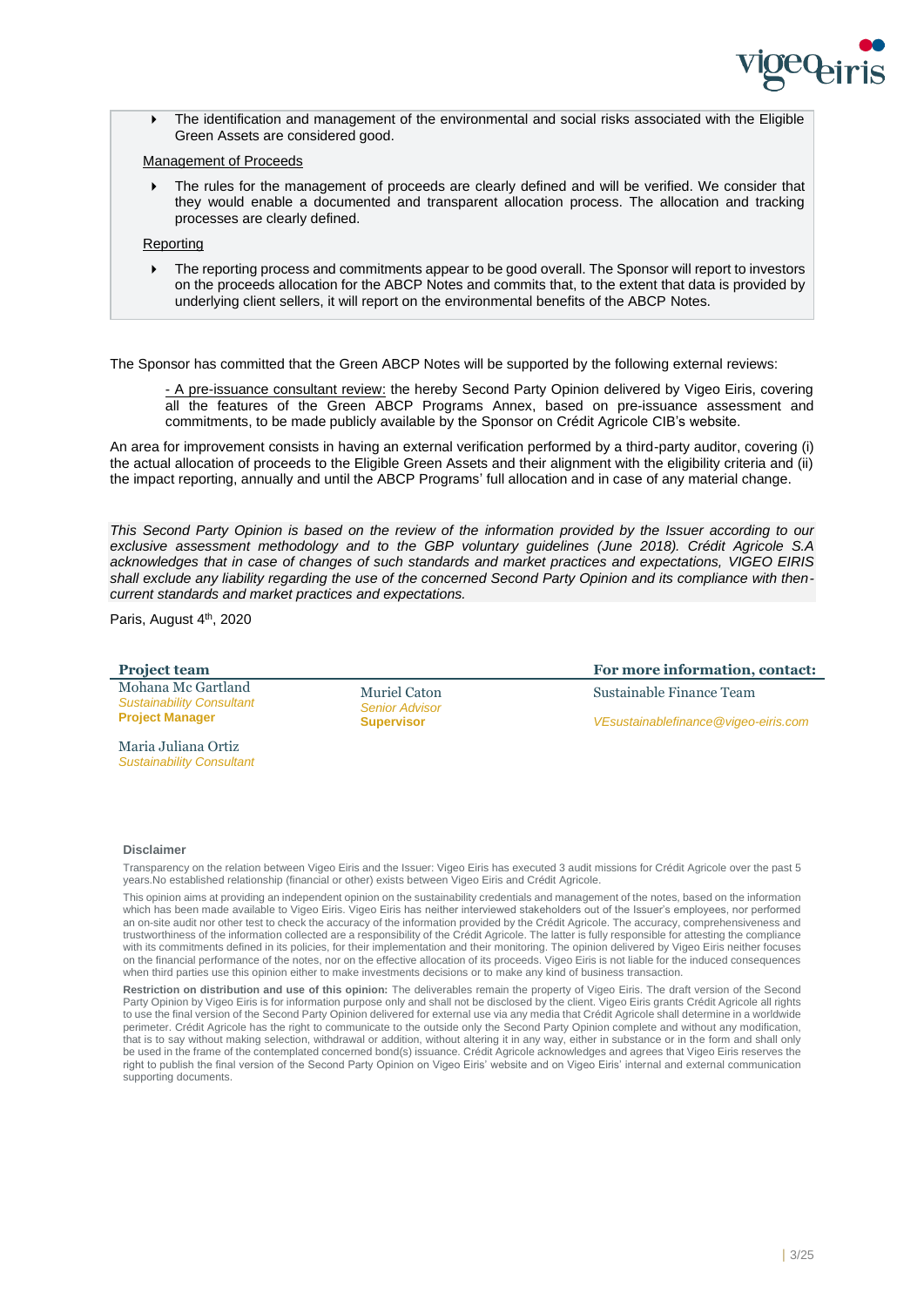

# **DETAILED RESULTS**

# **Part I. Group and Sponsor**

Crédit Agricole S.A. is a French banking group that offers banking and insurance services through a network of regional, local banks and its branches. The bank's principal lines of business include Retail Banking which covers French and International retail banking; Specialized Financial Services which cover asset management and securities, insurance, consumer finance, private banking, leasing & factoring and specialized subsidiaries and activities; and Corporate and Investment Banking which offers a range of products and services in capital markets, brokerage, investment banking, structured finance and commercial banking.

# **Level of ESG performance**

Crédit Agricole's ESG performance was assessed through a complete process of rating and benchmark.

As of June 2019, Crédit Agricole S.A. displays an advanced ESG performance, ranking 5<sup>th</sup> in our "Diversified Banks Europe" sector which covers 31 banks. Crédit Agricole's performance is advanced in the Environment and Social pillars, and good in the Governance pillar.

| <b>Domain</b> | <b>Comments</b>                                                                                                                                                                                                                                                                                                                                                                                                                                                                                                                                                                                                                                                                                                                                                                    | Opinion |
|---------------|------------------------------------------------------------------------------------------------------------------------------------------------------------------------------------------------------------------------------------------------------------------------------------------------------------------------------------------------------------------------------------------------------------------------------------------------------------------------------------------------------------------------------------------------------------------------------------------------------------------------------------------------------------------------------------------------------------------------------------------------------------------------------------|---------|
|               | Crédit Agricole's performance in the Environment pillar is advanced.<br>The Group has made formalized commitments to environmental protection in its<br>corporate social responsibility (CSR) Policy and FReD initiative that address all its<br>responsibilities and cover all its activities. In December 2017, the Group sets a<br>climate change mitigation target covering both its direct impacts and portfolio,<br>consisting in the reduction of greenhouse gas emissions (GHG) by 15% over the<br>2016-2020 period, complemented in June 2019 by a new Climate Strategy<br>focussing on reducing business relations with corporations involved in the thermal                                                                                                             |         |
| Environment   | coal sector. Furthermore, Crédit Agricole CIB signed the "Poseidon Principles"<br>supporting the IMO's targets to reduce the GHG emissions in the shipping sector.<br>Crédit Agricole's commitment to integrate environmental issues in its financing<br>activities is formalized and comprehensive. The Group has set policies on 13<br>sensitive sectors that are applied Group-wide, including fossil fuels, thermal, hydro<br>and nuclear power; mining, aviation, shipping, automotive, transport infrastructure,<br>real estate and forestry, and palm oil. Crédit Agricole is a co-founder of the Green<br>Bond Principles and a signatory to the Equator Principles III. Amundi, part of the                                                                               | Good    |
|               | Group, is a signatory of the UN Principles for Responsible Investment. The bank<br>has implemented processes to identify, assess and classify the environmental risks<br>of its transactions and clients. A CSR scoring system covers Crédit Agricole<br>Corporate & Investment Bank (CA CIB) corporate customers. Since June 2019, the<br>Group has committed to set up a EUR 300m envelop to develop environmental<br>transition projects, to apply ESG policy to 100% of its Amundi's actively managed<br>funds and allocate EUR 6 bn for SRI loans by 2022.<br>The Group is a signatory of the Montreal Carbon Pledge and has implemented                                                                                                                                      | Limited |
|               | processes to systematically consider climate risks in its financing activities. It<br>monitors and publicly reports on the climate related risks and/or CO2 emissions<br>associated with its portfolio. Since 2011, Crédit Agricole CIB has used a<br>methodology developed in partnership with the Paris Dauphine University and<br>École Polytechnique to estimate the carbon footprint of its portfolio and to undertake<br>sector-based and geographical mapping of the carbon emissions it generates. The<br>percentage of loans to finance the energy transition in France has remained stable<br>over the past three years (amounts to EUR 635m in 2017). Non-governmental<br>organizations point out the involvement of the Bank in the financing fossil fuel<br>projects. | Weak    |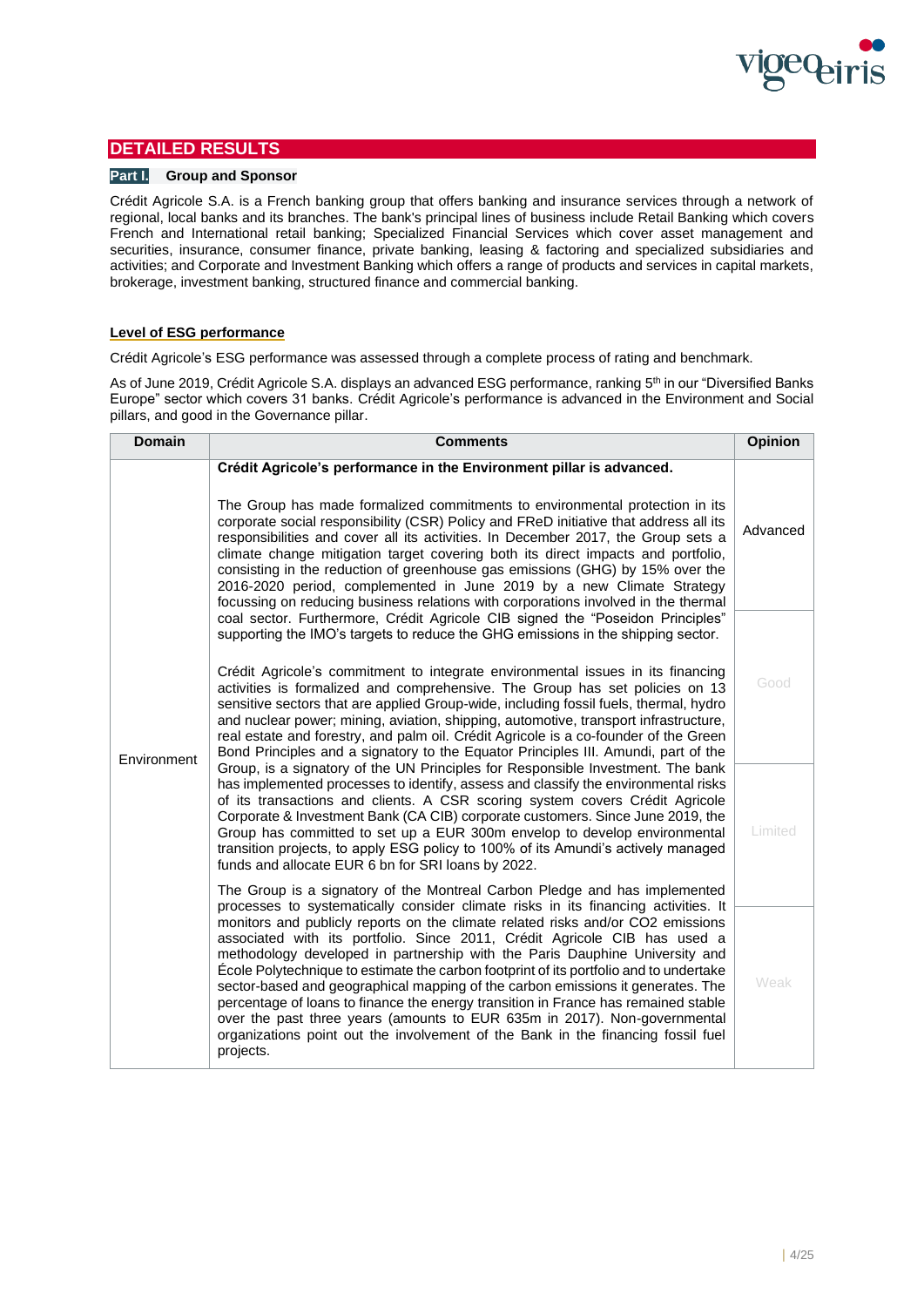

|            | Crédit Agricole's performance in the Social Pilar is advanced.                                                                                                                                                                                                                                                                                                                                                                                                                                                |         |  |
|------------|---------------------------------------------------------------------------------------------------------------------------------------------------------------------------------------------------------------------------------------------------------------------------------------------------------------------------------------------------------------------------------------------------------------------------------------------------------------------------------------------------------------|---------|--|
|            | The Company's performance in the Humans Rights domain is advanced. Human<br>rights considerations are widely embedded in all relevant banking activities (project<br>finance, lending, and investments). With regard to labour rights, Crédit Agricole has<br>signed an agreement and collaborates with the union representatives. In terms of<br>non-discrimination, the Company has set quantified targets and extensive                                                                                    |         |  |
| Social     | measures are in place, including measures to reduce salary gaps or to retain senior<br>employees. KPIs overall record a positive trend.                                                                                                                                                                                                                                                                                                                                                                       |         |  |
|            | The Company's performance in the Human Resources domain is advanced. Social<br>dialogue is anchored in the Company's culture and a framework agreement was<br>signed with employee representatives on reorganisations. Extensive measures are<br>in place, although the company has not been able to avoid layoffs. In terms of career                                                                                                                                                                        | Good    |  |
|            | management and training, measures are deployed to support the employment of<br>older employees; staff is regularly trained in risk and compliance; and KPIs record<br>a positive trend. Extensive measures are in place to cope with stress, including<br>employee participation tools and complementary measures for seniors.                                                                                                                                                                                | Limited |  |
|            | Crédit Agricole's performance in the Community Involvement domain is advanced.<br>In its Group Project & MTP 2022, the Company reaffirmed its strong commitment<br>and set specific targets with regard to social and economic development, financial                                                                                                                                                                                                                                                         |         |  |
|            | inclusion and support to clients in financial distress, investment in food commodities<br>and tax practices. The Bank has measures in place to prevent tax evasion of clients<br>and committed to withdrawing from States classed as non-cooperating by the<br>OECD. Overall, KPIs record a positive trend.                                                                                                                                                                                                   | Weak    |  |
|            | Crédit Agricole's performance in the Governance pillar is good.<br>Crédit Agricole's performance In the corporate Governance domain remains good,<br>but has decreased since the last review, with a lower independence rate at Board<br>and Committee level due to members' tenure. In addition, Crédit Agricole recorded                                                                                                                                                                                    |         |  |
| Governance |                                                                                                                                                                                                                                                                                                                                                                                                                                                                                                               |         |  |
|            | a decreased leverage ratio as of December 2018 and the performance in terms of<br>internal control structure is affected by the recurrent and severe controversies<br>faced. Finally, the ratio of CEO compensation vs. average employee salary shows<br>an increasing trend over the past three years. Despite the low independency rate,<br>we note that the Board diversity remains advanced with 44% of female directors<br>and two employee representatives sitting on the Board. CSR issues are clearly | Good    |  |
|            | integrated at the governance level, in terms of Board responsibilities, internal                                                                                                                                                                                                                                                                                                                                                                                                                              |         |  |
|            | controls and remuneration policies. A confidential reporting system is in place for<br>accounting issues and the company has adopted measures for the supervision of<br>material risk takers.                                                                                                                                                                                                                                                                                                                 | Limited |  |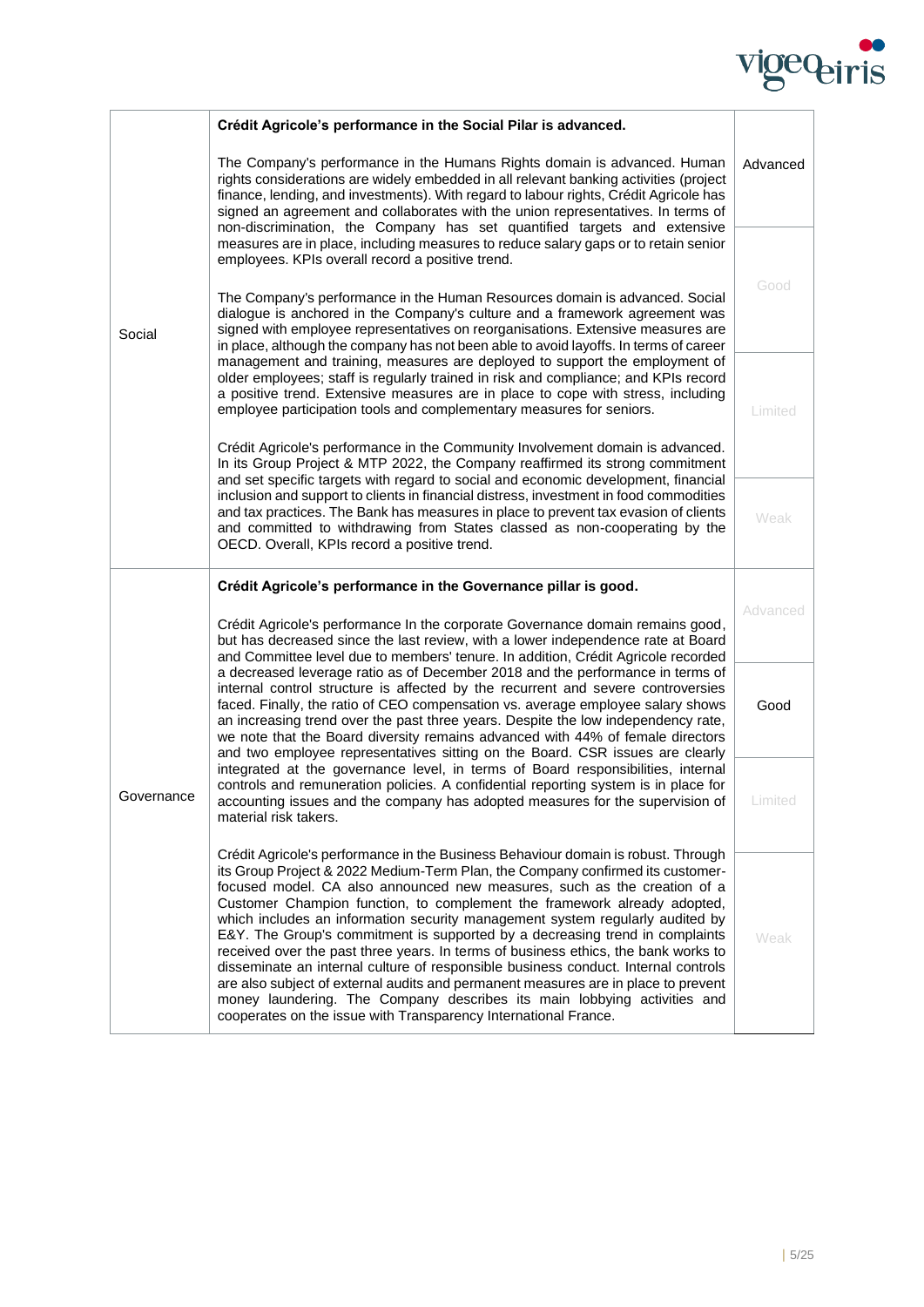

# **Management of stakeholder-related ESG controversies**

As of today, Crédit Agricole is facing 17 stakeholder-related ESG controversies, linked to five of the six domains we analyse :

- Business Behaviour, in the criteria of "Responsible Customer Relations", "Prevention of anti-competitive practices", "Responsible Lobbying" and "Corruption and money laundering".
- Human Rights, in the criterion of "Fundamental Human Rights".
- Environment, in the criteria "Green products and SRI" and "Climate Change".
- Community Involvement, in the criterion "Social and economic development".
- Corporate Governance, in the criterion of "Internal controls & risk management".

Frequency: On average, the controversies are considered persistent, compared to frequent at sector average.

Severity: The severity of their impact on both the company and its stakeholders is considered critical, compared to high at sector average. Crédit Agricole faces one case of critical severity, eleven of high severity, four of significant severity and one of minor severity.

Responsiveness: Crédit Agricole is overall reactive, in line with the sector average: the company is remediative in one case (of high severity), it is reactive on twelve cases (of significant and high severity) and is not communicative on four cases (of critical, high, significant and minor severity).

# **Involvement in controversial activities**

As of May 2020, Crédit Agricole appears to be involved in two of the 17 controversial activities screened under our methodology, namely:

- Alcohol (minor involvement): Crédit Agricole operates in the distribution and production of alcoholic beverages through its subsidiaries such as winealley.com or CA Grands Crus. In January 2019, the bank announced it was looking for buyers for Château Blaignan in the Médoc and Château La Tour de Mons in Margaux. CEO Christophe Blancy said in a statement that the sales of the two estates would be "reinvested directly as minority financing (buyout capital or growth capital) for Credit Agricole Group customers." In December 2019, it was reported that Blaignan was still up for sale while the sale of La Tour De Mons was being finalised. CA Group is holding on to three other vineyards properties, the Pauillac fifth growth Château Grand Puy Ducasse, Château Meyney in Saint Estèphe and Château de Santenay in Burgundy, France.
- Fossil Fuels (minor involvement): Credit Agricole has an estimated turnover from fossil fuels, which is below 10% of total turnover. This turnover is derived from wholly-owned subsidiary, Crédit Agricole Assurances, which holds a 40.1% stake in CIM-CCMP, the holding company of Pisto (MSSFH), through its subsidiary Predica. CIM-CCMP Group is involved in crude oil and refined product storage in France and also holds a 44% stake in Trapil, owner and operator of pipelines.

Crédit Agricole appears to not be involved in any of the 15 other controversial activities screened under our methodology.

The controversial activities research provides screening on companies to identify involvement in business activities that are subject to philosophical or moral beliefs. The information does not suggest any approval or disapproval of their content from Vigeo Eiris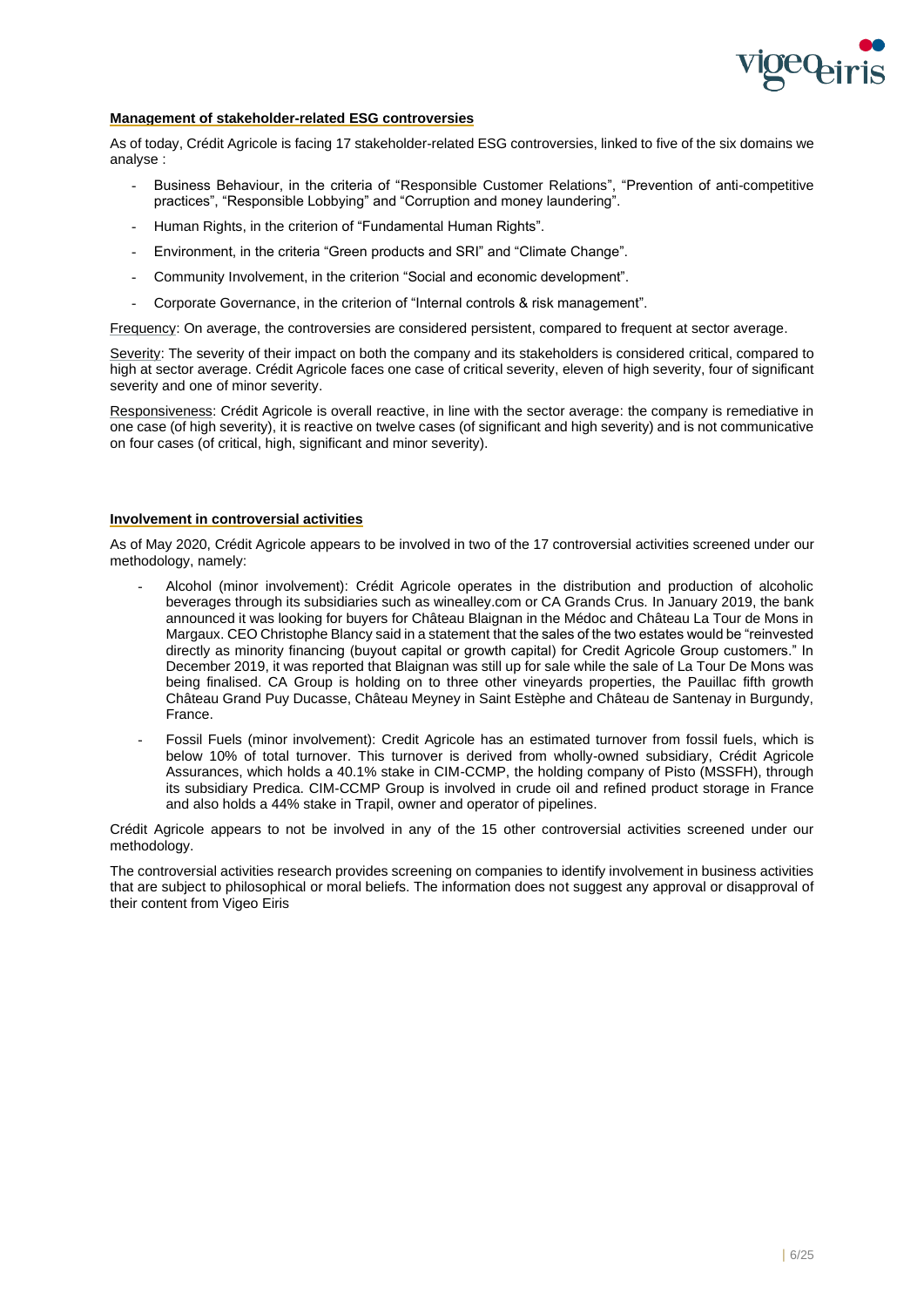

# **Part II. ISSUANCE**

# **Coherence between the Issuance and the Group and Sponsor**

Context note: As the global economy's largest sector by market capitalization, banks have great potential to support society's transition to a low carbon and sustainable economy. Their action is key in the promotion of effective solutions for the development of sustainable finance products and services, and the minimization of the negative impact of their investments and activities on environment, people and society. The banking sector can effectively contribute to these challenges by integrating ESG factors in their financing operations and by mobilizing the resources needed to close the financial gap, estimated around USD 1.5 trillion per year,<sup>7</sup> to meet the objective of the Paris Agreement to limit global temperature increase to below 2°C.

# **We are of the opinion that the contemplated ABCP Notes are coherent with Crédit Agricole's strategic sustainability priorities and sector issues, and contribute to achieving the Issuer's sustainability commitments and targets.**

Crédit Agricole S.A. appears to acknowledge its role in proving solutions to sustainability and has developed sustainable finance products and services to minimize its impact on climate change and society.

- The Group was the first French bank to join the United Nations' Equator Principles in 2003, the year of their creation. In 2013, the Group was the only European bank to contribute to the draft of the Green Bond Principles as a co-founder member. The company is also a signatory of UN Global Compact, a member of Paris Finance for Tomorrow; and a member of the European Union Technical Expert Group on Sustainable Finance. Crédit Agricole CIB is a signatory of the Green Bonds Principles and of the Equator Principles III. Amundi (one of its subsidiaries) is a signatory of the UNPRI.

- In 2010 the Group created a Sustainable Banking team to support and advise its main clients on their transactions involving social and environmental considerations and selected six areas as its growth drivers: energy and environmental economics, agriculture and agri-food, housing, and health and aging of the population. Crédit Agricole also commits to integrating environmental issues in its lending and investment activities in 'FReD', the Group CSR policy rolled out in 15 Group entities, while Crédit Agricole CIB adopted sector policies for the Energy Sector, Mining Sector, Transport Sector, Construction Sector, Agriculture and forestry.

- In 2013, Crédit Agricole joined the Science Based Target Initiative,<sup>8</sup> to which it committed to align its greenhouse gas emissions (GHG) to the Intergovernmental Panel on Climate Change's (IPCC) 2-degree scenario. This initiative was reaffirmed in 2016 with the launch of the Group's corporate social responsibility Medium-Term Plan: "Strategic Ambition 2020", with a new greenhouse gas reduction target by 15% over the 2016-2020 period. In June 2019, the Group released a "new Climate Strategy", with strong commitments regarding climate change, in particular to withdraw from business relations with corporations involved in the thermal coal sector (coal-based mining and production) chain of value. The Group has set the targets to set up a EUR 300m envelope in order to develop environmental transition projects, bring loans to green companies to help them structure green bonds; double the size of the green loan portfolio to EUR 13bn by 2022 (CACIB); and apply its ESG policy to 100% of Amundi's actively managed funds. It also committed to double green investment portfolios to EUR 12bn for institutional clients, and triple those for retail clients to EUR 10bn (Amundi), as well as to allocate EUR 6bn for SRI loans in the Group liquidity portfolio by 2022. Crédit Agricole CIB (CACIB) also announced it signed The Poseidon Principles, thus committing to disclose climate alignment of shipping portfolios with International Maritime Organization's strategy to reduce the total annual GHG emissions by at least 50% of 2008 levels by 2050.

By creating a Green Bond Framework and its Green ABCP Programs Annex, which are intended to finance or refinance projects related to Renewable Energy, Green Buildings, Energy Efficiency, Clean Transportation, Water and Waste Management, and Sustainable Agriculture and Forest Management, the Issuer/Sponsor coherently aligns with its sustainability strategy and commitments, and addresses the main issues of the sector in terms of sustainable development.

<sup>7</sup> According to the United Nations Framework on Climate Change.

<sup>&</sup>lt;sup>8</sup> The Science Based Targets initiative champions science-based target setting as a way of boosting companies' competitive advantage in the transition to the low-carbon economy. It is a collaboration between CDP, World Resources Institute (WRI), the World Wide Fund for Nature (WWF) and the United Nations Global Compact (UNGC).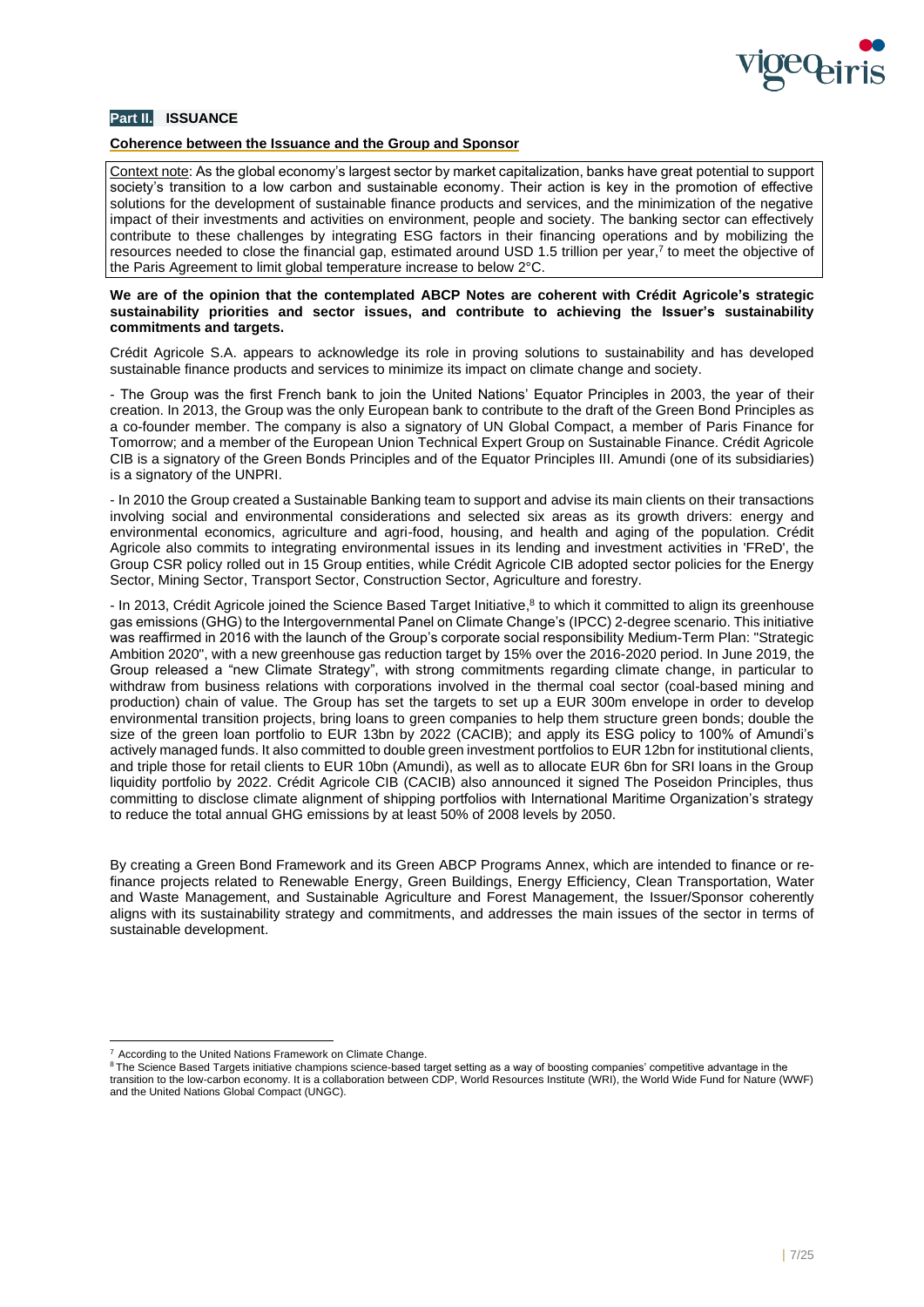

# **Use of proceeds**

**The net proceeds of the ABCP Notes will exclusively finance and refinance, in full or in part, assets falling within five Eligible Categories ("Eligible Green Assets"), namely: Renewable Energy, Green Buildings, Energy Efficiency, Clean Transportation, and Waste and Water Management. We consider that these Eligible Categories are clearly defined. Another Eligible Category, namely "Sustainable Agriculture and Forest Management", is also included in the Framework, yet, as of today, no assets or expenditures have been identified within this Eligible Category, and the category is not assessed in this SPO.**

**The Eligible Green Assets are intended to contribute to four main sustainability objectives, namely: climate change mitigation, pollution prevention and control, air quality improvement and natural resources protection. We consider the intended objectives are relevant and clearly defined.**

**Eligible Green Assets are expected to provide clear environmental benefits. The Sponsor has committed to assess, quantify and report on the environmental benefits of the ABCP Notes annually, to the extent that data is provided by underlying client sellers.**

**The Sponsor has transparently communicated that the estimated share of refinancing for the ABCP Programs will not necessarily be of 100%. The Sponsor has committed that, in case of re-financing, a lookback period of a maximum of 36 months from the issuance date will be applied.**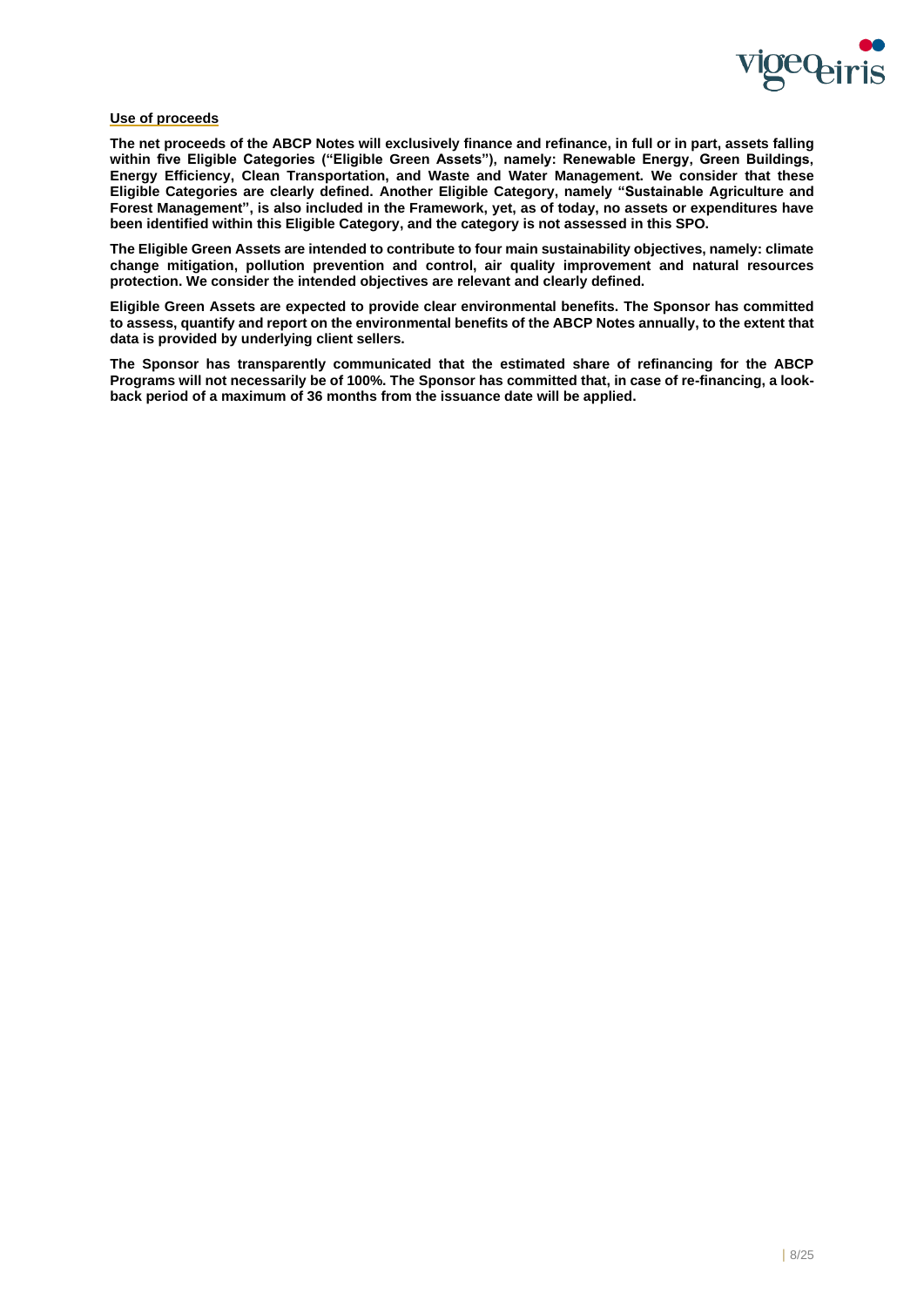

| Crédit Agricole S.A's Green Bond Framework |                                                                                                                                                                                                                                                                                                                                                                                                                                                                                                                                                                                                                                                                                                                                                                                                                                                                                                                                                                                                                                                                                                                                                                                                                                                                                                                  |                                                                |                                                                                                                                                                                                                                                                                                                                                                                                                                                                                                                                                                                                                                                                                                                                                                              |
|--------------------------------------------|------------------------------------------------------------------------------------------------------------------------------------------------------------------------------------------------------------------------------------------------------------------------------------------------------------------------------------------------------------------------------------------------------------------------------------------------------------------------------------------------------------------------------------------------------------------------------------------------------------------------------------------------------------------------------------------------------------------------------------------------------------------------------------------------------------------------------------------------------------------------------------------------------------------------------------------------------------------------------------------------------------------------------------------------------------------------------------------------------------------------------------------------------------------------------------------------------------------------------------------------------------------------------------------------------------------|----------------------------------------------------------------|------------------------------------------------------------------------------------------------------------------------------------------------------------------------------------------------------------------------------------------------------------------------------------------------------------------------------------------------------------------------------------------------------------------------------------------------------------------------------------------------------------------------------------------------------------------------------------------------------------------------------------------------------------------------------------------------------------------------------------------------------------------------------|
| <b>Eligible</b><br><b>Categories</b>       | <b>Definition</b>                                                                                                                                                                                                                                                                                                                                                                                                                                                                                                                                                                                                                                                                                                                                                                                                                                                                                                                                                                                                                                                                                                                                                                                                                                                                                                | <b>Environmental objectives</b><br>and benefits                | <b>Vigeo Eiris' Analysis</b>                                                                                                                                                                                                                                                                                                                                                                                                                                                                                                                                                                                                                                                                                                                                                 |
| Renewable<br>Energy                        | Renewable energy generation:<br>Loans to finance the equipment, development, manufacturing,<br>construction, operation, distribution and maintenance of the following<br>renewable energy generation sources:<br>- Onshore and offshore wind energy<br>- Solar energy<br>- Geothermal energy (with direct emissions $\leq 100$ gCO2e/kWh, will<br>meet the IFC's Environmental and Social Performance Standards,<br>and will only include the two types of assets accepted by French Label<br>"Transition énergétique et écologique pour le climat" (Label TEEC),<br>namely geothermal electricity and ground source heat pump (GSHP),<br>in line with best market practices)<br>- Biomass energy (with direct emissions $\leq 100$ gCO2e/kWh):<br>Not originating from fields resulting reconverted carbon<br>sinks (such as forests, marshy areas)<br>Not originating from high diversity fields (such as primary<br>forests)<br>Not suitable for human consumption and only channelled<br>through sustainable transport means (to avoid indirect GHG<br>emissions)<br>- Waste-to-energy (only methanation assets and the two types of<br>assets accepted by French Label TEEC, namely incineration with<br>energy capture level R1 according to European Directive 1 or<br>equivalent and waste gasification) | <b>Climate change mitigation</b><br>Reduction of GHG emissions | The definition is clear. The eligible<br>renewable energy generation sources are<br>clearly defined and align with recognized<br>national and/or international standards.<br>Relevant characteristics and eligibility<br>conditions are specified to limit potential<br>negative impacts.<br>The main environmental objective is<br>clearly defined and is relevant The<br>expected environmental benefits of the<br>Renewable Energy category have been<br>defined in the Framework. The Sponsor<br>has committed that it will assess and<br>quantify the environmental<br>benefits<br>expected to be achieved by these assets.<br>An area for improvement is to specify -and<br>justify whether the expected benefit is<br>reduction and/or avoidance of GHG<br>emissions. |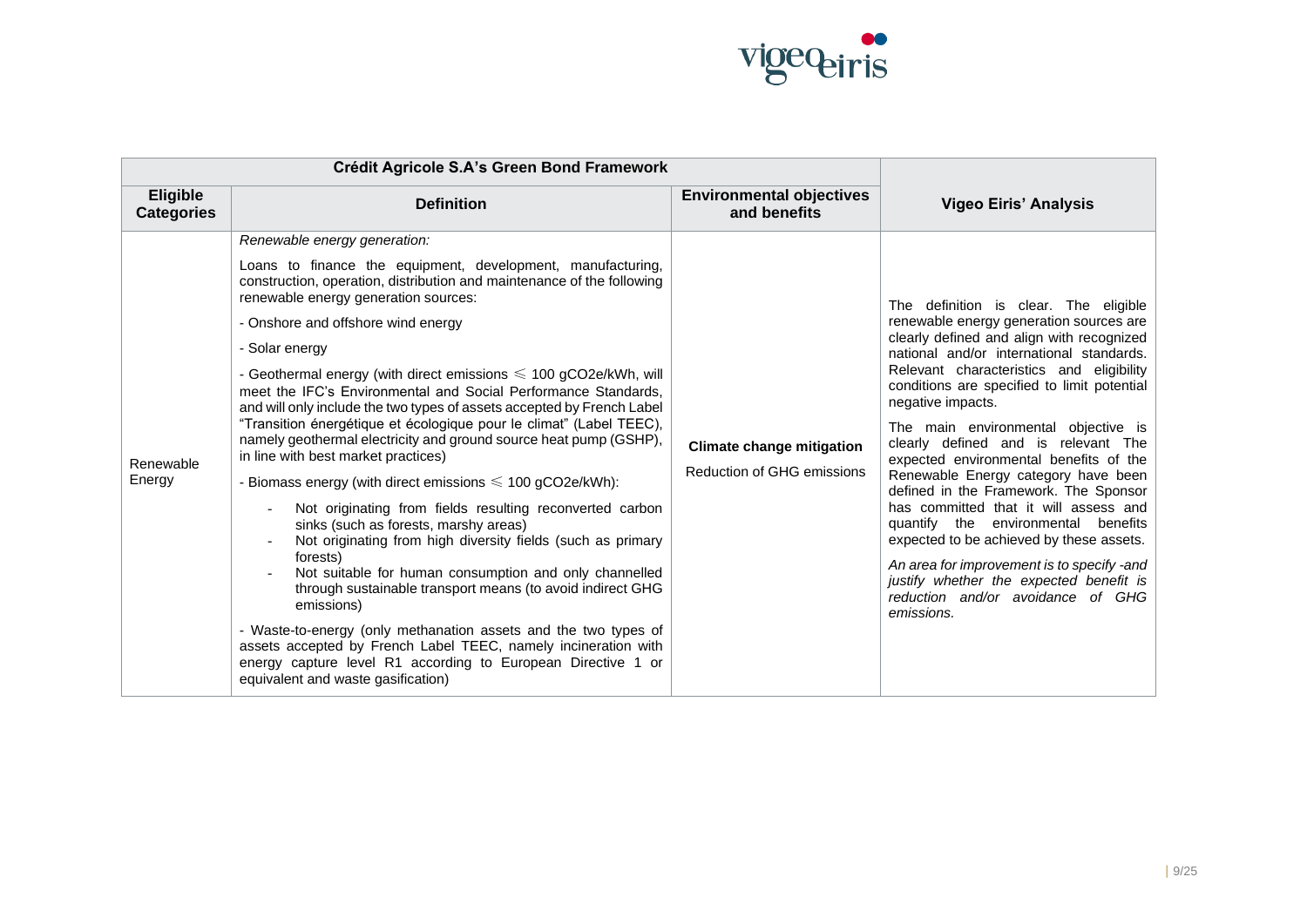

| Crédit Agricole S.A's Green Bond Framework |                                                                                                                                                                                                                                                                                                                                                                                                                                                                                                                                                                                                                                |                                                                                         |                                                                                                                                                                                                                                                                                                                                                                                                                                                                                                                                                                                                                                                                                                                                                                                                                                                                  |
|--------------------------------------------|--------------------------------------------------------------------------------------------------------------------------------------------------------------------------------------------------------------------------------------------------------------------------------------------------------------------------------------------------------------------------------------------------------------------------------------------------------------------------------------------------------------------------------------------------------------------------------------------------------------------------------|-----------------------------------------------------------------------------------------|------------------------------------------------------------------------------------------------------------------------------------------------------------------------------------------------------------------------------------------------------------------------------------------------------------------------------------------------------------------------------------------------------------------------------------------------------------------------------------------------------------------------------------------------------------------------------------------------------------------------------------------------------------------------------------------------------------------------------------------------------------------------------------------------------------------------------------------------------------------|
| <b>Eligible</b><br><b>Categories</b>       | <b>Definition</b>                                                                                                                                                                                                                                                                                                                                                                                                                                                                                                                                                                                                              | <b>Environmental objectives</b><br>and benefits                                         | <b>Vigeo Eiris' Analysis</b>                                                                                                                                                                                                                                                                                                                                                                                                                                                                                                                                                                                                                                                                                                                                                                                                                                     |
| Green<br><b>Buildings</b>                  | Residential:<br>Loans or investments to finance new or existing residential buildings<br>aligned with current environmental regulations and belonging to the<br>top 15% of the most carbon efficient buildings (kg CO2/m sq.) in their<br>respective countries.<br>Commercial:<br>Loans to finance new or recently constructed buildings belonging to<br>the top 15% of the most carbon efficient buildings (kg CO2/m sq.) in<br>their respective countries or that have obtained the following Green<br>Building certifications (or equivalent):<br>$-LEED \geq$ "Gold"<br>- BREEAM $\geq$ "Very Good"<br>- HQE ≥ "Very Good" | <b>Climate change mitigation</b><br><b>Reduction of GHG emissions</b><br>Energy savings | The definition is clear. The characteristics<br>of the Green Buildings assets included in<br>the category are in line with good market<br>practices: the definition of the Residential<br>and Commercial buildings relies on<br>internationally-recognized green building<br>standards. which include<br>relevant<br>threshold requirements that demonstrate<br>a good carbon performance compared<br>with local baseline.<br>The main environmental objective is<br>clearly defined and relevant.<br>The expected environmental benefits<br>have been defined in the Framework. The<br>Sponsor has committed that it will assess<br>and quantify the environmental benefits<br>expected to be achieved by these assets.<br>An area for improvement is to specify -<br>and justify- if the expected benefit is<br>reduction and/or avoidance of GHG<br>emissions |
| Energy<br>Efficiency                       | Improving building energy efficiency:<br>Loans to finance energy efficiency works in residential building<br>assets, based on French government eco-loan at zero interest rate<br>(éco-PTZ) and Crédit Agricole's energy saving loans product, i.e.:<br>- Central heating systems renovation<br>- Hydraulic pumps and other geothermal energy systems<br>- Highly energy-efficient glazing<br>- Insulation retrofitting                                                                                                                                                                                                        | <b>Climate change mitigation</b><br><b>Reduction of GHG emissions</b><br>Energy savings | The definition is clear. The Energy<br>efficiency assets included in the category<br>are in line with good market practices,<br>relying on internationally and nationally<br>recognized standards, particularly on<br>French Label TEEC.<br>The intended environmental objective is<br>clearly defined and relevant.                                                                                                                                                                                                                                                                                                                                                                                                                                                                                                                                             |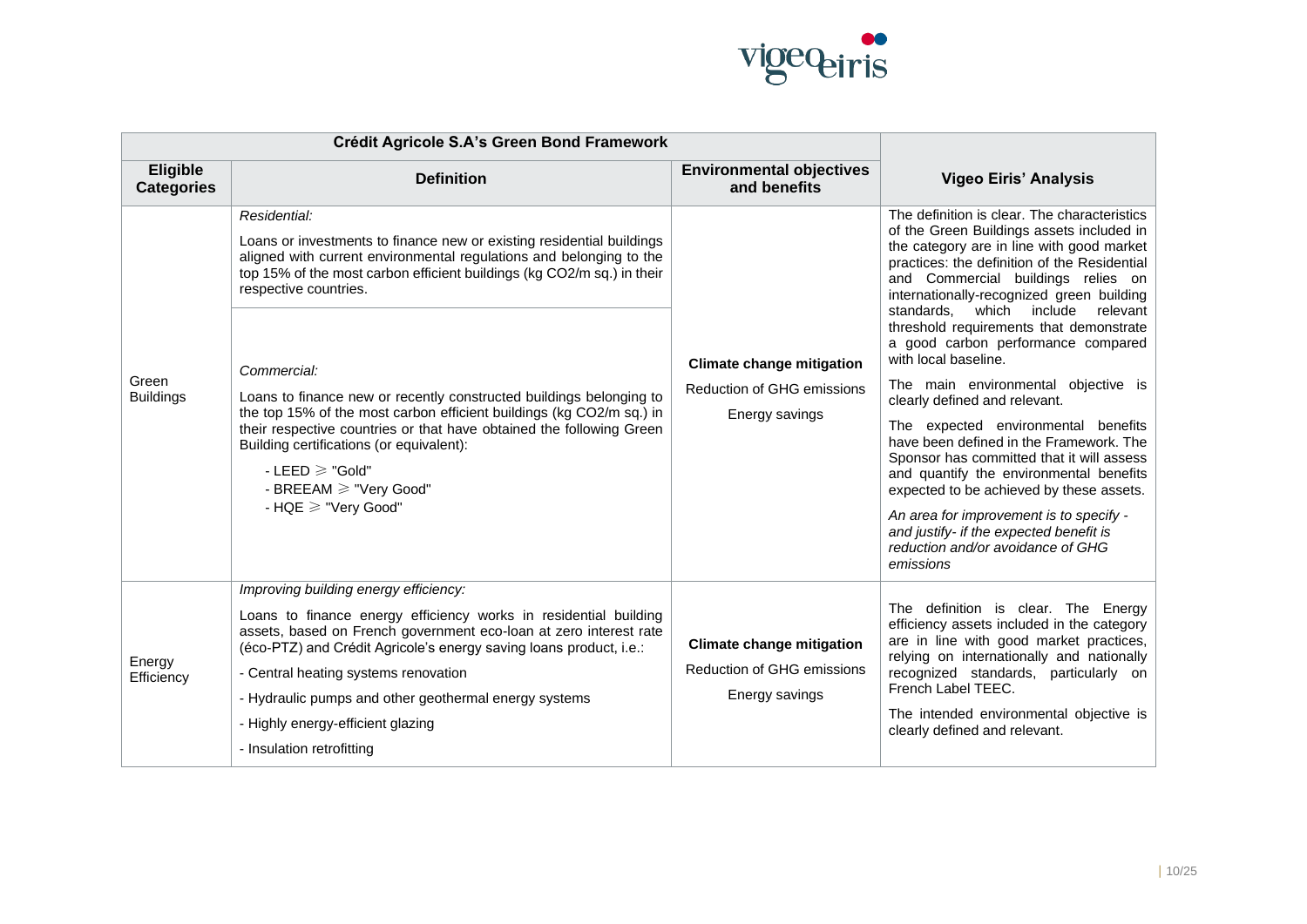

| Crédit Agricole S.A's Green Bond Framework |                                                                                                                                                                                                                                                                                                                                                                                                                                                                                                                               |                                                                               |                                                                                               |
|--------------------------------------------|-------------------------------------------------------------------------------------------------------------------------------------------------------------------------------------------------------------------------------------------------------------------------------------------------------------------------------------------------------------------------------------------------------------------------------------------------------------------------------------------------------------------------------|-------------------------------------------------------------------------------|-----------------------------------------------------------------------------------------------|
| <b>Eligible</b><br><b>Categories</b>       | <b>Definition</b>                                                                                                                                                                                                                                                                                                                                                                                                                                                                                                             | <b>Environmental objectives</b><br>and benefits                               | <b>Vigeo Eiris' Analysis</b>                                                                  |
|                                            | - Thermostatic valves                                                                                                                                                                                                                                                                                                                                                                                                                                                                                                         |                                                                               | The expected environmental benefits of                                                        |
|                                            | - Solar panels                                                                                                                                                                                                                                                                                                                                                                                                                                                                                                                |                                                                               | the Energy efficiency category have been<br>defined in the Framework.                         |
|                                            | - Energy audits                                                                                                                                                                                                                                                                                                                                                                                                                                                                                                               |                                                                               | The Sponsor has committed that it will                                                        |
|                                            | There are several conditions that clients must comply with to receive<br>this type of loans:                                                                                                                                                                                                                                                                                                                                                                                                                                  |                                                                               | assess and quantify the environmental<br>benefits expected to be achieved by these<br>assets. |
|                                            | - The energy-saving works must be carried in the client's principal<br>residence, which must be at least 2 years' old.                                                                                                                                                                                                                                                                                                                                                                                                        |                                                                               |                                                                                               |
|                                            | - A professional must conduct a diagnosis of the energy-saving works<br>needed and provide a certificate with specific technical<br>recommendations.                                                                                                                                                                                                                                                                                                                                                                          |                                                                               |                                                                                               |
|                                            | - The type of energy-saving works proposed by the professional must<br>fit in the technical criteria provided by the French government's<br>energy transition tax Crédit (Crédit d'impôt pour la transition<br>énergétique (CITE))                                                                                                                                                                                                                                                                                            |                                                                               |                                                                                               |
|                                            | - The energy-saving work must be carried out by a contractor certified<br>by the French public authorities (Label RGE).                                                                                                                                                                                                                                                                                                                                                                                                       |                                                                               |                                                                                               |
|                                            | Electricity consumption optimization:                                                                                                                                                                                                                                                                                                                                                                                                                                                                                         |                                                                               |                                                                                               |
|                                            | Loans to finance the equipment, development, acquisition and<br>maintenance of electrical equipment fleets. These loans will be limited<br>to one loan agreed between CA CIB, GreenFlex <sup>9</sup> and a borrower for<br>the renovation and replacement of electrical equipment fleets (i.e.<br>energy-efficient refrigeration equipment for supermarkets). As part of<br>the loan agreement, the reduction in the energy consumption has<br>been estimated to be between 15 and 40% and will be monitored by<br>GreenFlex. | <b>Climate change mitigation</b><br>Energy consumption reduction<br>of 15-40% |                                                                                               |

<sup>&</sup>lt;sup>9</sup> GreenFlex is a specialized company that provides support, financing and data intelligence to companies to help them transition to energy-efficient equipment.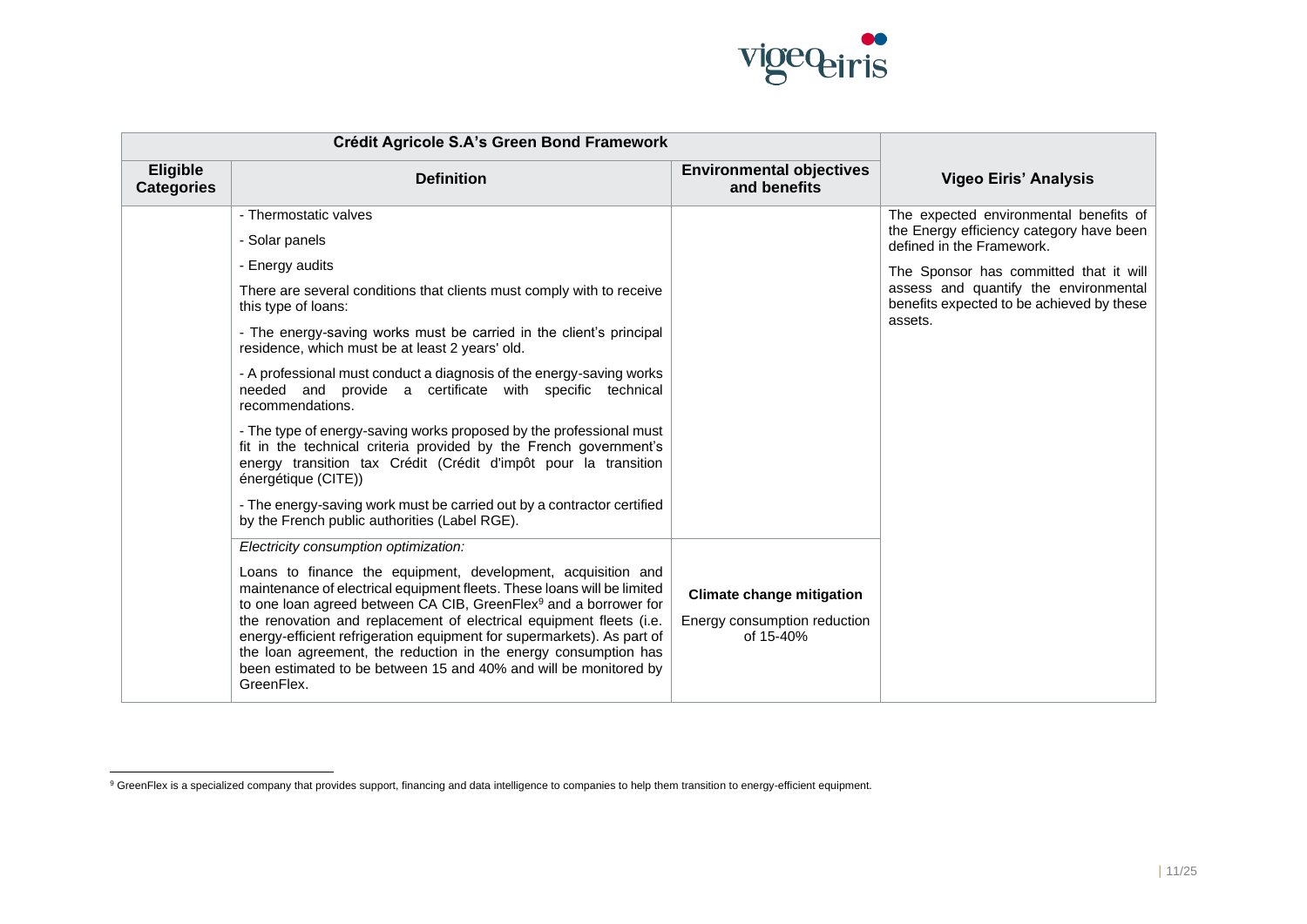

|                               | Crédit Agricole S.A's Green Bond Framework                                                                                                                                                                                                                                                |                                                     |                                                                                                                                                                                                     |
|-------------------------------|-------------------------------------------------------------------------------------------------------------------------------------------------------------------------------------------------------------------------------------------------------------------------------------------|-----------------------------------------------------|-----------------------------------------------------------------------------------------------------------------------------------------------------------------------------------------------------|
| Eligible<br><b>Categories</b> | <b>Definition</b>                                                                                                                                                                                                                                                                         | <b>Environmental objectives</b><br>and benefits     | <b>Vigeo Eiris' Analysis</b>                                                                                                                                                                        |
|                               | Energy efficiency in energy distribution:                                                                                                                                                                                                                                                 |                                                     |                                                                                                                                                                                                     |
|                               | Loans to finance energy distribution assets : the equipment,<br>development, fabrication, construction, operation, distribution and<br>maintenance of energy distribution networks exclusively required to<br>connect and/or support the integration of renewable energy:                 |                                                     |                                                                                                                                                                                                     |
|                               | - Smart Grids,                                                                                                                                                                                                                                                                            | <b>Climate change mitigation</b>                    |                                                                                                                                                                                                     |
|                               | - Urban heating networks (geothermal heat pumps, or heating<br>networks with energy capture)                                                                                                                                                                                              | <b>Reduction of GHG emissions</b><br>Energy savings |                                                                                                                                                                                                     |
|                               | - Energy storage systems                                                                                                                                                                                                                                                                  |                                                     |                                                                                                                                                                                                     |
|                               | The definition of this eligible subcategory relies on French Label<br>TEEC taxonomy, and is restricted to the support and connection of<br>renewable energy integration to the network, in line with good market<br>practices.                                                            |                                                     |                                                                                                                                                                                                     |
|                               | Clean vehicles:                                                                                                                                                                                                                                                                           |                                                     |                                                                                                                                                                                                     |
|                               | Loans to finance the development, construction or acquisition of:                                                                                                                                                                                                                         |                                                     | The definition is clear. The assets included<br>in the category are in line with good                                                                                                               |
|                               | - Vehicles or heavy goods private vehicles: electric, hybrid (with direct<br>emissions $\leq$ 85g CO2/pkm), hydrogen and fuelled by biogas,<br>excluding biofuels (biodiesel and ethanol).                                                                                                |                                                     | market practices, relying on internationally<br>and nationally recognized standards,<br>particularly the French Label TEEC.                                                                         |
|                               | - Clean maritime transport (electric boats, hybrids, and other types of                                                                                                                                                                                                                   | <b>Climate change mitigation</b>                    | An area for improvement would consist in                                                                                                                                                            |
| Clean                         | nonfossil energy, excluding biofuels (biodiesel and ethanol)                                                                                                                                                                                                                              | <b>Reduction of GHG emissions</b>                   | defining a specific threshold of maximum<br>GHG emissions per km-passenger or                                                                                                                       |
| Transportation                | - Rolling stock (electric locomotives, metro, tram, wagons, except<br>wagons dedicated to the transport of fossil fuels, and excluding<br>biofuels (biodiesel and ethanol)                                                                                                                | Air quality improvement                             | kmtonne, for each of the eligible hybrid<br>vehicles subcategory.                                                                                                                                   |
|                               | Hybrid vehicles belong to a technology category where the per<br>passenger-km or per tonne-km Scope 1 emissions of the vehicles are<br>universally estimated to be lower than the appropriate thresholds (IEA<br>2DS Passenger Activity emissions target through 2050 (gCO2 per p-<br>km) |                                                     | The two main sustainability objectives are<br>relevant but partially clearly defined. An<br>area of improvement would be to include<br>in the Framework the objective "Air Quality<br>improvement". |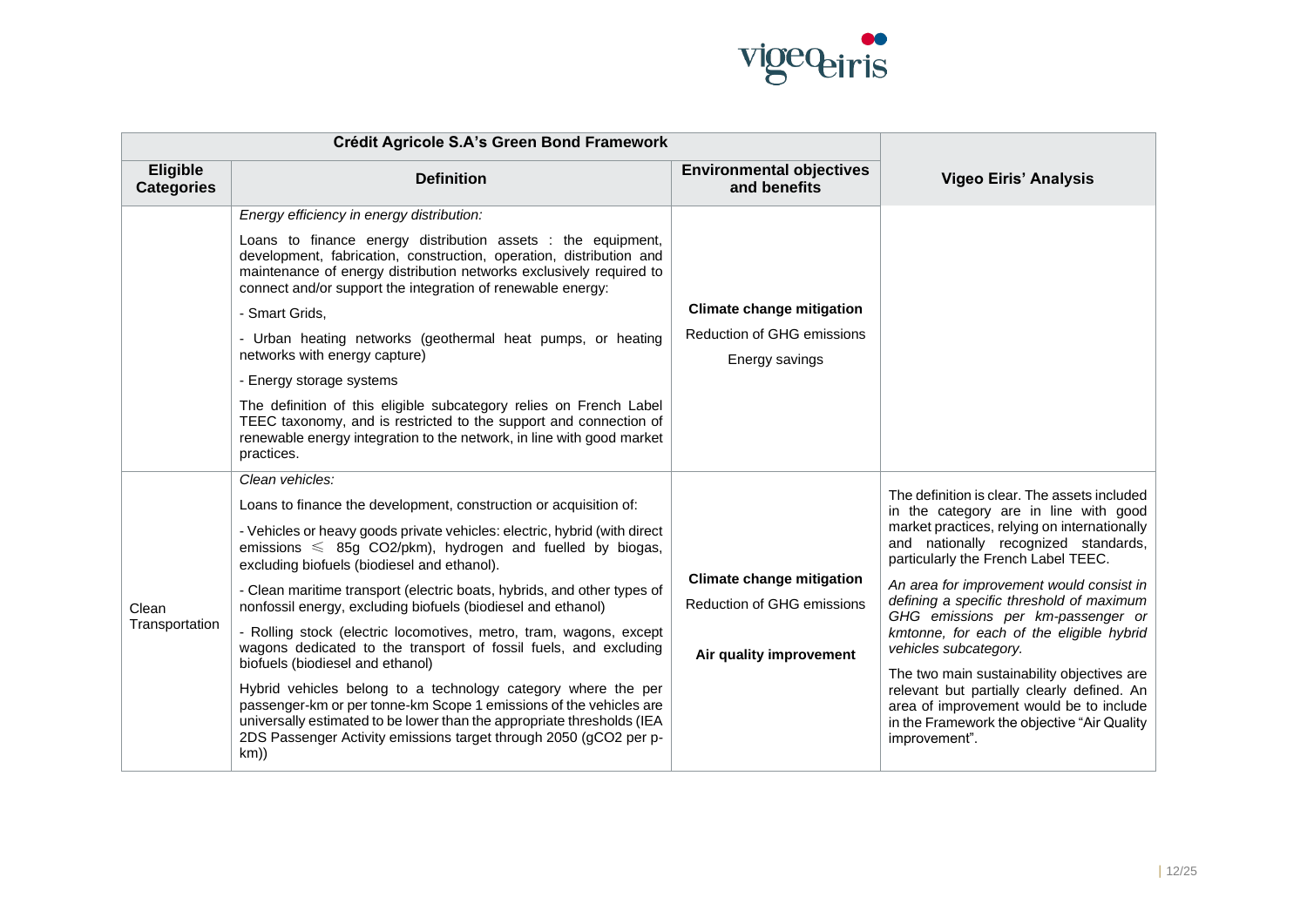

|                                  | Crédit Agricole S.A's Green Bond Framework                                                                                                                                                                                                                                                                                                                                                                                                      |                                                                                                                                                                                                 |                                                                                                                                                                                                                                                                                                                                                                                                                                                                                                                                                                                 |
|----------------------------------|-------------------------------------------------------------------------------------------------------------------------------------------------------------------------------------------------------------------------------------------------------------------------------------------------------------------------------------------------------------------------------------------------------------------------------------------------|-------------------------------------------------------------------------------------------------------------------------------------------------------------------------------------------------|---------------------------------------------------------------------------------------------------------------------------------------------------------------------------------------------------------------------------------------------------------------------------------------------------------------------------------------------------------------------------------------------------------------------------------------------------------------------------------------------------------------------------------------------------------------------------------|
| Eligible<br><b>Categories</b>    | <b>Definition</b>                                                                                                                                                                                                                                                                                                                                                                                                                               | <b>Environmental objectives</b><br>and benefits                                                                                                                                                 | <b>Vigeo Eiris' Analysis</b>                                                                                                                                                                                                                                                                                                                                                                                                                                                                                                                                                    |
|                                  | Public transportation:                                                                                                                                                                                                                                                                                                                                                                                                                          |                                                                                                                                                                                                 | The expected environmental benefits of                                                                                                                                                                                                                                                                                                                                                                                                                                                                                                                                          |
|                                  | Loans to finance public transport operators in the design,<br>development, construction, acquisition, operation and maintenance<br>of public transport equipment, infrastructure and the transport<br>network.                                                                                                                                                                                                                                  |                                                                                                                                                                                                 | the Clean Transportation category have<br>been partially defined in the Framework :<br>they are defined regarding "climate<br>change" while not defined for "air quality<br>improvement". The<br>Sponsor<br>has                                                                                                                                                                                                                                                                                                                                                                 |
|                                  | Public transport assets include namely trains, metro, tram, bus, etc.                                                                                                                                                                                                                                                                                                                                                                           |                                                                                                                                                                                                 | committed that it will assess and quantify<br>the environmental benefit expected to be                                                                                                                                                                                                                                                                                                                                                                                                                                                                                          |
|                                  | Transport infrastructures:                                                                                                                                                                                                                                                                                                                                                                                                                      |                                                                                                                                                                                                 | achieved by these assets.                                                                                                                                                                                                                                                                                                                                                                                                                                                                                                                                                       |
|                                  | Loans to finance the design, development, construction and<br>maintenance of infrastructure dedicated to low-carbon transport, in<br>line with the French Label TEEC recommendations:                                                                                                                                                                                                                                                           |                                                                                                                                                                                                 | Areas for improvement would be (i) to<br>specify if the expected benefit is reduction<br>and/or avoidance of GHG emissions; (ii)                                                                                                                                                                                                                                                                                                                                                                                                                                                |
|                                  | - Electrical charging infrastructure for electric vehicles                                                                                                                                                                                                                                                                                                                                                                                      |                                                                                                                                                                                                 | to define in the Framework what are the<br>environmental<br>benefits<br>expected                                                                                                                                                                                                                                                                                                                                                                                                                                                                                                |
|                                  | - Extension of railway lines (except for lines dedicated to the<br>transport of fossil fuels)                                                                                                                                                                                                                                                                                                                                                   |                                                                                                                                                                                                 | regarding the objective "air quality<br>improvement".                                                                                                                                                                                                                                                                                                                                                                                                                                                                                                                           |
|                                  | - Infrastructures dedicated to low-carbon land transport (i.e.<br>updating IT infrastructures, signalling, means of communication)                                                                                                                                                                                                                                                                                                              |                                                                                                                                                                                                 |                                                                                                                                                                                                                                                                                                                                                                                                                                                                                                                                                                                 |
| Waste and<br>Water<br>Management | Waste and water management:<br>Loans to finance the equipment, development, fabrication, operation<br>and maintenance of diverse water and waste management projects,<br>i.e.:<br>- Water recycling and wastewater treatment facilities<br>- Water distribution systems with improved efficiency/quality<br>- Urban drainage systems<br>- Flood mitigation infrastructure (such as antifiltration infrastructure)<br>- Water storage facilities | <b>Climate change mitigation</b><br><b>Reduction of GHG emissions</b><br>Pollution prevention and<br>control<br>Securitization of the access to<br>water<br><b>Natural resources protection</b> | The definition is clear. The assets included<br>in the category are in line with market<br>practices, relying on nationally recognized<br>standards (French Label TEEC).<br>An area for improvement would consist in<br>specifying GHG emission<br>reduction<br>thresholds and adaptation<br>selection<br>criteria for this category.<br>The intended environmental objectives<br>are relevant and overall clearly defined.<br>An area for improvement would be to add<br>the objectives "climate change mitigation"<br>and "natural resources protection" in the<br>Framework. |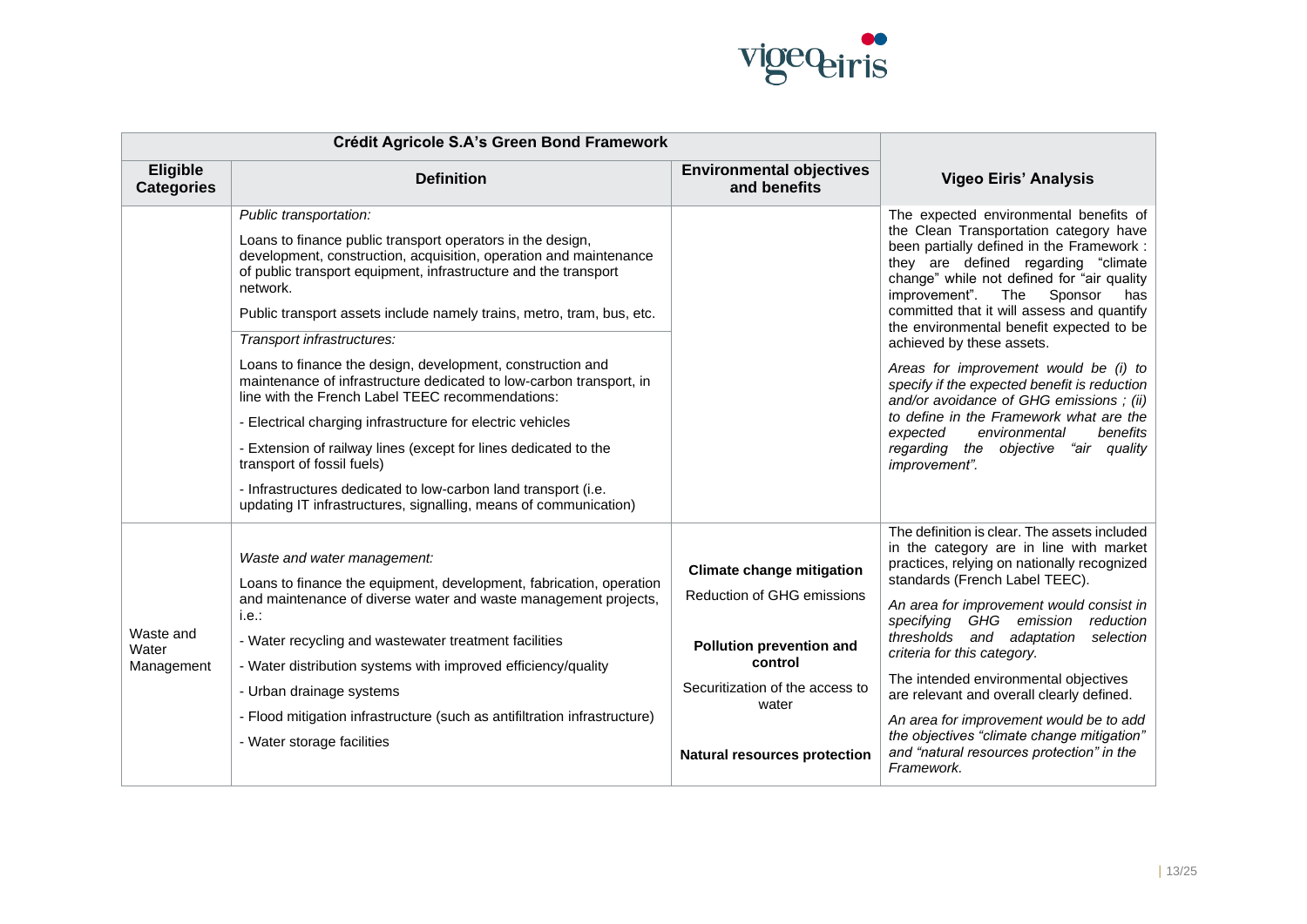

|                                      | Crédit Agricole S.A's Green Bond Framework |                                                 |                                                                                                                                                                                                                                                                                                                                 |
|--------------------------------------|--------------------------------------------|-------------------------------------------------|---------------------------------------------------------------------------------------------------------------------------------------------------------------------------------------------------------------------------------------------------------------------------------------------------------------------------------|
| <b>Eligible</b><br><b>Categories</b> | <b>Definition</b>                          | <b>Environmental objectives</b><br>and benefits | <b>Vigeo Eiris' Analysis</b>                                                                                                                                                                                                                                                                                                    |
|                                      |                                            | Water resource quality<br>preservation          | The expected environmental benefits<br>have been partially defined in the<br>Framework: they are defined for all the<br>claimed objectives except for "natural<br>resource protection". The Sponsor has<br>committed that it will assess and quantify<br>the environmental benefits expected to be<br>achieved by these assets. |
|                                      |                                            |                                                 | Areas for improvement would be (i) to<br>specify if justifled if the expected benefit is<br>reduction and/or avoidance of GHG<br>emissions; (ii) to define in the Framework<br>what are the expected environmental<br>benefits regarding the objective "natural<br>resources protection".                                       |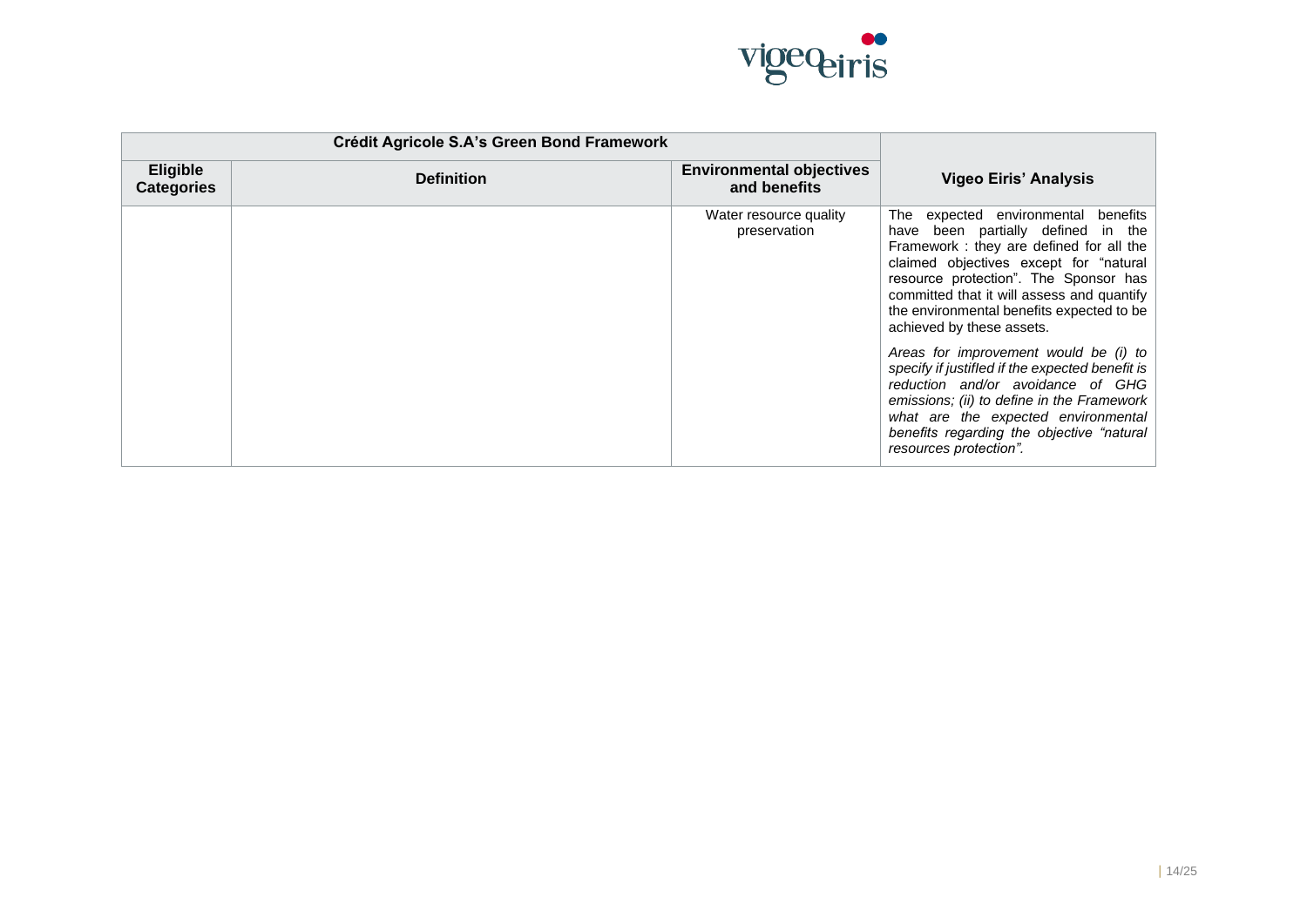

**The Eligible Categories are likely to contribute to seven of the United Nations' Sustainable Development Goals ("SDGs"), namely : Goal 3. Good Health and Well-being, Goal 6. Clean Water and sanitation, Goal 7. Affordable and Clean energy, Goal 9. Industry, Innovation and Infrastructure, Goal 11. Sustainable Cities and Communities, Goal 12. Responsible Consumption and Production and Goal 13. Climate Action.**



| Eligible<br><b>Categories</b> | <b>UN SDGs identified</b>                         | <b>UN SDGs targets</b>                                                                                                                                                                                                                                                                                                          |  |
|-------------------------------|---------------------------------------------------|---------------------------------------------------------------------------------------------------------------------------------------------------------------------------------------------------------------------------------------------------------------------------------------------------------------------------------|--|
|                               | SDG 7. Affordable and Clean Energy                | 7.2 Increase substantially the share of renewable<br>energy in the global energy mix                                                                                                                                                                                                                                            |  |
| Renewable<br>Energy           |                                                   | 7.3 Double the global rate of improvement in<br>energy efficiency                                                                                                                                                                                                                                                               |  |
|                               | SDG 13. Climate Action                            | N/A                                                                                                                                                                                                                                                                                                                             |  |
| <b>Green Buildings</b>        | SDG 7. Affordable and Clean Energy                | 7.3 Double the global rate of improvement in<br>energy efficiency                                                                                                                                                                                                                                                               |  |
|                               | SDG 13. Climate Action                            | N/A                                                                                                                                                                                                                                                                                                                             |  |
|                               | SDG 7. Affordable and Clean Energy                | 7.3 Double the global rate of improvement in<br>energy efficiency                                                                                                                                                                                                                                                               |  |
| Energy<br>Efficiency          | SDG 9. Industry, Innovation and<br>Infrastructure | 9.4 Upgrade infrastructure and retrofit industries<br>to make them sustainable, with increased<br>resource-use efficiency and greater adoption of<br>clean and environmentally sound technologies<br>and industrial processes, with all countries taking<br>action in accordance with their respective<br>capabilities.         |  |
|                               | SDG 13. Climate Action                            | N/A                                                                                                                                                                                                                                                                                                                             |  |
|                               | SDG 3. Good Health and Well-being                 | 3.9 Substantially reduce the number of deaths<br>and illnesses from hazardous chemicals and air,<br>water and soil pollution and contamination                                                                                                                                                                                  |  |
|                               | SDG 9. Industry, Innovation and<br>Infrastructure | 9.4 Upgrade infrastructure and retrofit industries<br>to make them sustainable, with increased<br>resource-use efficiency and greater adoption of<br>clean and environmentally sound technologies<br>and industrial processes, with all countries taking<br>action in accordance with their respective<br>capabilities.         |  |
| Clean<br>Transportation       | SDG 11. Sustainable Cities and<br>Communities     | 11.2 Provide<br>access<br>to<br>safe,<br>affordable,<br>accessible and sustainable transport systems for<br>all, improving road safety, notably by expanding<br>public transport, with special attention to the<br>needs of those in vulnerable situations, women,<br>children, persons with disabilities and older<br>persons. |  |
|                               |                                                   | 11.6.<br>Reduce the<br>adverse<br>capita<br>per<br>environmental impact of cities, including by<br>paying special attention to air quality and<br>municipal and other waste management.                                                                                                                                         |  |
|                               | SDG 13. Climate Action                            | N/A                                                                                                                                                                                                                                                                                                                             |  |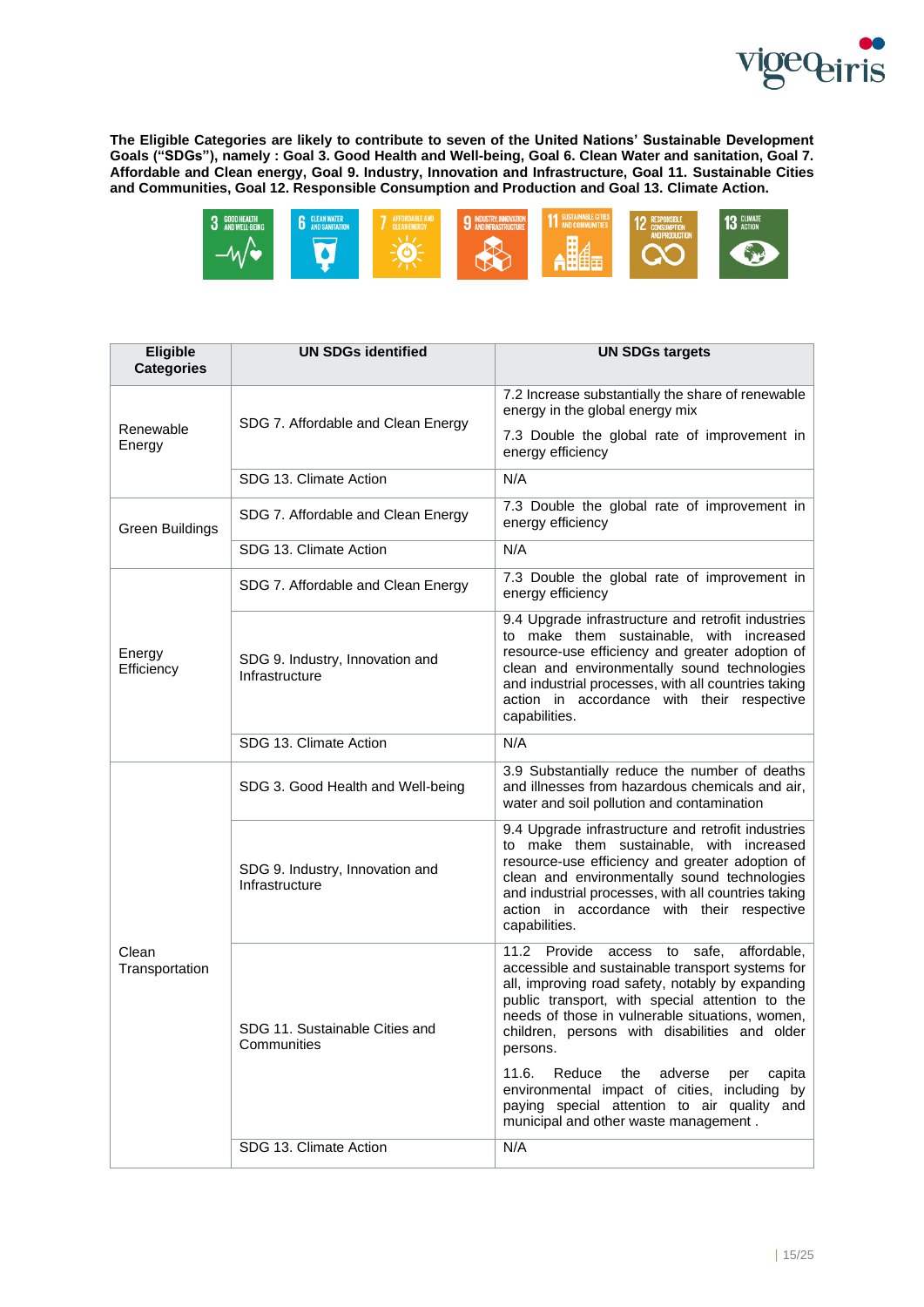

| Eligible<br><b>Categories</b>    | <b>UN SDGs identified</b>                         | <b>UN SDGs targets</b>                                                                                                                                                                                                                                                                                                                          |
|----------------------------------|---------------------------------------------------|-------------------------------------------------------------------------------------------------------------------------------------------------------------------------------------------------------------------------------------------------------------------------------------------------------------------------------------------------|
| Waste and<br>Water<br>Management |                                                   | 6.2 Achieve access to adequate and equitable<br>sanitation and hygiene for all and end open<br>defecation                                                                                                                                                                                                                                       |
|                                  | SDG 6. Clean Water and Sanitation                 | 6.3 Improve water quality by reducing pollution,<br>eliminating dumping and minimizing release of<br>hazardous chemicals and materials, halving the<br>proportion of<br>untreated<br>wastewater<br>and<br>substantially increasing recycling and safe reuse<br>globally                                                                         |
|                                  | SDG 11. Sustainable Cities and<br>Communities     | 11.6<br>Reduce<br>adverse<br>capita<br>the<br>per<br>environmental impact of cities, including by<br>paying special attention to air quality<br>and<br>municipal and other waste management                                                                                                                                                     |
|                                  | SDG 12. Responsible Consumption<br>and Production | 12.2 Achieve the sustainable management and<br>efficient use of natural resources<br>12.4<br>Achieve the environmentally<br>sound<br>management of chemicals and all wastes<br>throughout their life cycle, in accordance with<br>agreed<br>international<br>frameworks.<br>and<br>significantly reduce their release to air, water and<br>soil |
|                                  | SDG 13. Climate Action                            | N/A                                                                                                                                                                                                                                                                                                                                             |

# **Process for Project Evaluation and Selection**

**The governance and the process for the evaluation and selection of the Eligible Green Assets is clearly defined and formalised in the Green Bond Framework and Green ABCP Programs Annex. We consider that the process is reasonably structured, transparent and relevant.**

The evaluation and selection of Eligible Green Assets is clearly defined and reasonably structured, based on relevant internal expertise, with well-defined roles and responsibilities:

General procedure:

- The account managers are responsible for responding to the financing requests of all type of transactions and clients, negotiating lending terms and conducting the due diligence processes.
- Experts from Economic and Sustainable Departments and/or independent environmental and social experts are responsible for providing support to account managers or for carrying out *ad hoc* analyses respectively.
- The Risk Department is responsible for reviewing and issuing a recommendation about the transaction and/or client's risk management and their alignment with the Group's policies.
- The directors of the Regional Banks or the Credit committees are responsible for reviewing and granting the final transaction or client loan approval.

Bonds procedure:

- The different entities of the Group conduct a pre-selection of potential Eligible Green Assets, which is presented to the Green Bond Committee.
- A Green Project Group composed of representatives of the teams in charge of identifying and monitoring the Eligible Green Assets of each entity, will be responsible for advising the Group entities on the implementation and development of internal systems for the identification and selection of Eligible Green Assets. Moreover, the different entities of the Group conduct a pre-selection of potential Eligible Green Assets, which is presented to the Green Bond Committee.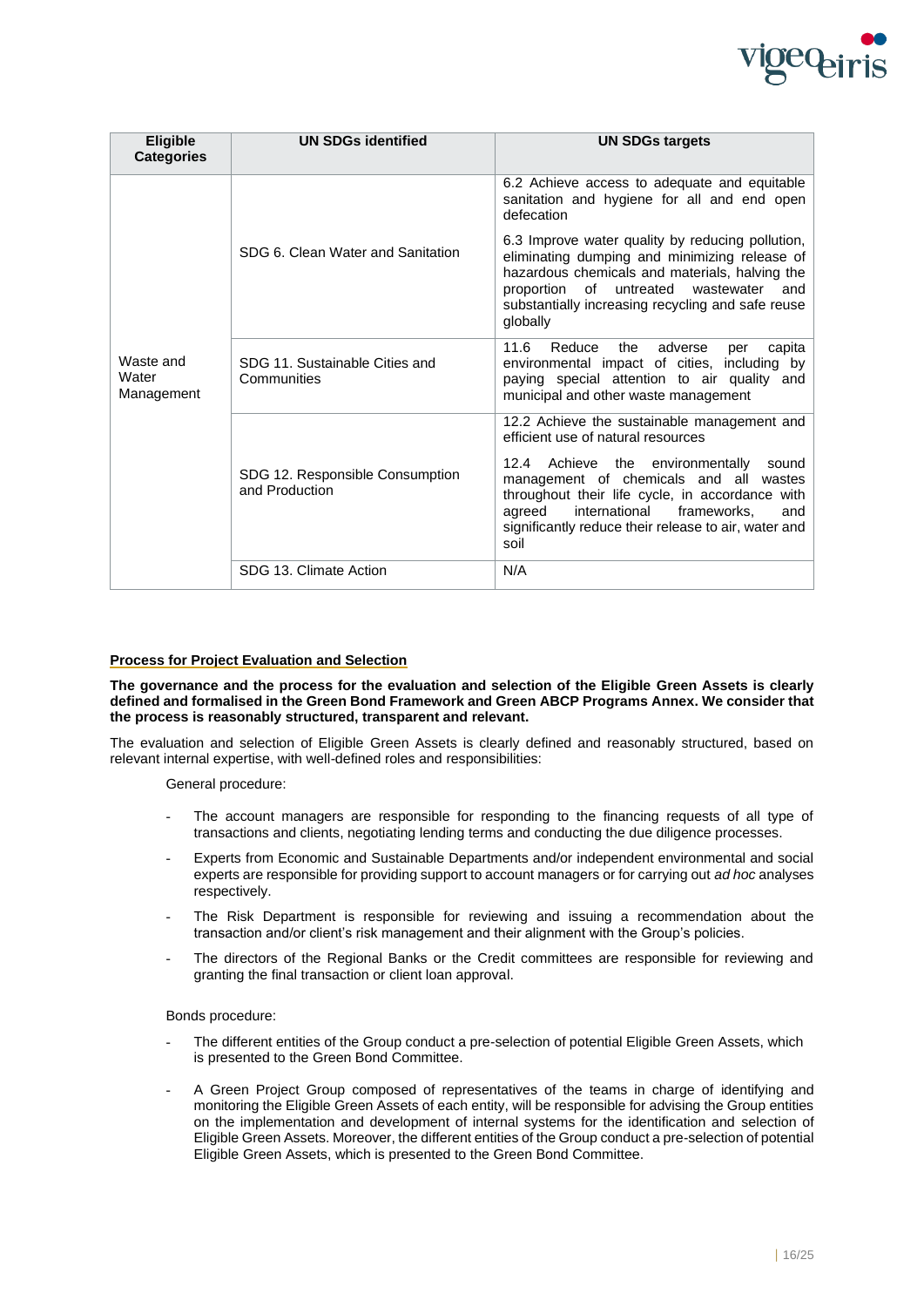

The Green Bond Committee is comprised of the Head of the Group CSR, the Head of the Group Treasury and Medium/Long Term Funding, a Senior Manager from Regional Banks and a Senior Manager from each entity contributing to the Green Portfolio. The Committee is responsible for reviewing the compliance of the pre-selected potential Eligible Green Assets with the eligibility criteria set out in the Framework and the Group CSR Policy, and for selecting and validating the Green Portfolio to be financed by the Bonds.

ABCP Programs procedure:

- Crédit Agricole CIB will oversee the evaluation and selection of the Eligible Green Assets backing the Green ABCP Programs.
- The Green ABCP Program Structuring Teams will participate in the pre-selection of potential Eligible Green Assets and, together with the Sustainable Banking Team, will evaluate and verify the eligibility of the Eligible Green Assets identified. Additionally, both teams will address documentation and ongoing reporting requirements based on the Eligible Categories defined in the Framework.

The traceability and verification of the selection of projects is ensured throughout the process:

Bonds:

- The Green Bond Committee will meet every quarter to verify that the Green Portfolio financed by the Bonds continues to comply with the eligibility criteria, and minutes of each meeting will be created to ensure decision traceability.
- An independent external reviewer will verify annually the compliance of the Green Portfolio with the eligibility criteria.

ABCP Programs:

At least once a year, the Green Bond Committee will monitor the compliance of the Underlying Assets with the eligibility criteria of the Green ABCP Programs and will review annually the sample pool data reports to ensure the compliance of Eligible Green Assets with the eligibility criteria.

An area for improvement consists in having an external reviewer that will verify annually the compliance of the ABCP Programs with the eligibility criteria.

**The selection and evaluation process relies on explicit eligibility criteria (selection and exclusion) and overall relevance to the environmental objectives defined for the Eligible Categories of assets.**

- The eligibility requirements are based on the definitions of the Eligible Green Assets in the Use of Proceeds section of this SPO.
- The Group is committed to exclude any asset or activity related to nuclear energy, weapons and fossil fuels from eligibility.
- The Sustainable Development teams of each entity of the Group will monitor and analyse the potential ESG controversies associated with the Eligible Green Assets. Reports will be presented to the Green Bond Committee, which will be responsible for analysing the controversy and for deciding on exclusion or retention of the concerned asset in the Green Portfolio.

The Group reports that explicit eligibilty criteria may include specification of "energy efficiency" and/or "GHG emissions" thresholds allowing to select only projects with clear environmental benefits for the Eligible subcategories such as "district heating system" (Energy Efficiency) and "hybrid" maritime transport vehicles" (Clean transportation).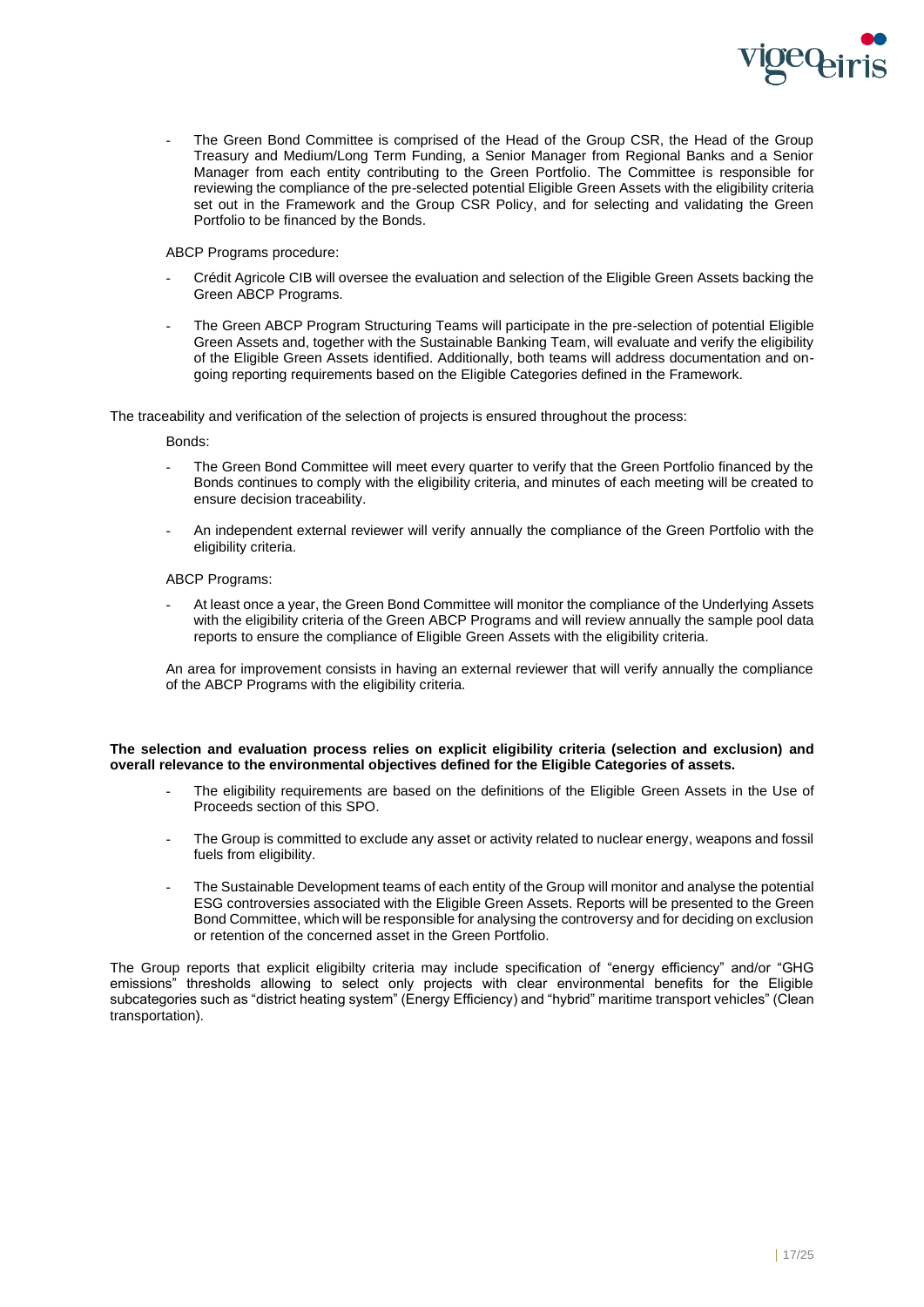

# **The identification and management of the environmental and social risks associated with the Eligible Assets are considered good.**

The Group and Sponsor have committed that all Eligible Green Assets shall comply with Crédit Agricole standard credit process including compliance with the Group's CSR policy and dedicated sector policies, as well as with any applicable regulatory environmental and social requirements.

The Group and Sponsor have established a structured process to ensure the appropriate identification, assessment and classification of the environmental and social risks of all its transactions and clients, including Regional Banks:

- Account managers are responsible for conducting the environmental and social risk evaluation, relying on formalised procedures according to the type of financing; and for reviewing the compliance with the Group sector policies.
- An internal industry and sector research is carried out by engineers from the Economic Department who are specialized in industrial sectors and are responsible for providing understanding and skills on technical and environmental issues. Their role is to provide opinions, which are of utmost importance for high risk and sensitive transactions.
- The Risk Department is responsible for reviewing the environmental and social risk evaluation conducted by the account managers and for providing its own conclusions.
- Since 2005, the Group has an ad hoc Environmental and Social Risk Evaluation Committee (CERES, for its initials in French) responsible for the review and evaluation of Category A transactions, i.e. transactions or clients considered sensitive by the public opinion or in which there is a doubt of their compliance with sector policies. CERES provides specific recommendations prior to credit decisions and monitors the category A and sensitive transactions or clients every six months.
- Risks internal monitoring and control systems are good. Internal evaluation tools guarantee the exhaustive coverage of environmental and social risk identification and promote the empowerment of account managers in the process of risk evaluation. Second levels of control are ensured by the Risk Department and CERES respectively.

In addition, specific criteria applies to the type of financing:

- Project Financing: The Group's Project Financing Environmental and Social Risks Management System is wellstructured in three pillars, ensuring project risk identification and management:
	- The implementation of the Equator Principles (EPs): The EPs apply to the Sponsor's entire project finance business line, without a required threshold. Moreover, since 1 January 2014 the EPs have been extended to the four areas of banking: project finance advisory services, project finance, projectrelated corporate loans and bridge loans.
	- The application of the EPs is supported by internal environmental and social impact evaluation tool developed by the Sponsor in 2008. Environmental and social requirements are included in the loan contracts to ensure that the projects are developed in compliance with the IFC Performance Standards.
	- The application of the Group's 13 CSR sector policies: Sector policies were constructed based on international standards and conventions. They set the conditions for investment and define the criteria for analysis and screening in all transactions involving the sectors concerned and apply to all the entities of the Sponsor.
	- The assessment of the environmental and social sensitivity of transactions: it applies to all transactions and it is implemented when the management of environmental or social impacts is considered critical (i.e. the existence of controversies related to the transaction or the client). The assessment is conducted using an internal tool.
- Crédit Agricole CIB has a client CSR scoring system in place since 2013 that covers corporate customers of Crédit Agricole CIB. This scoring system is clearly defined and transparent. It is designed to supplement the environmental and social risk assessment system for transactions. Customers are scored each year on a scale composed of three levels (advanced, compliant or sensitive). Regular communications and exchange of information is done with the clients scored as "sensitive". The CSR scoring system has reportedly been improved in 2018 using three levels of due diligence: reduced, standard and higher. The scoring system focuses on four issues, covering most of the relevant CSR issues: physical risk, energy transition, biodiversity and human rights.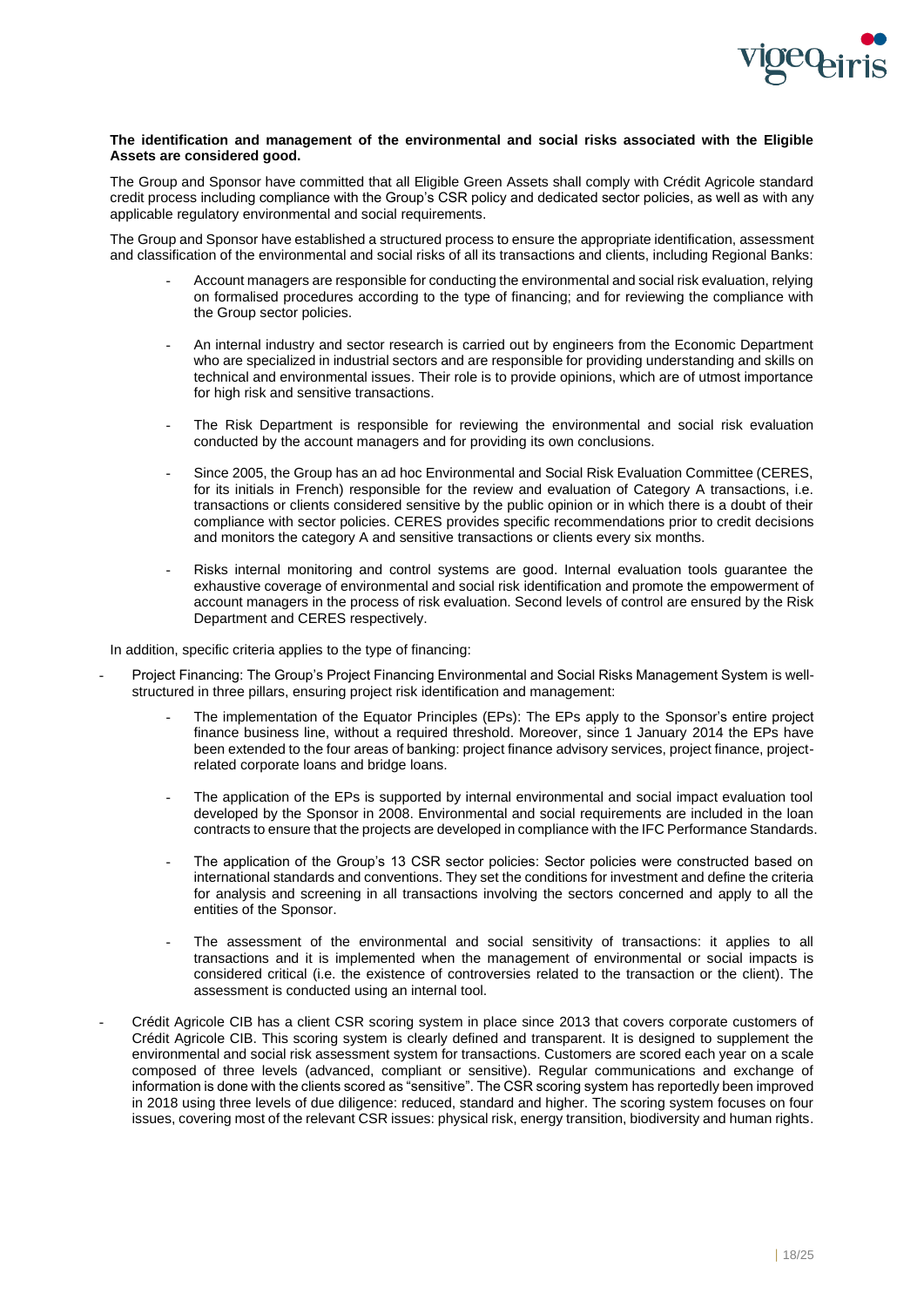

Regional Banks and the local Le Crédit Lyonnais (LCL) network: Regional Banks mainly provide financing to small and medium enterprises, which are systematically subject to an economic due diligence (i.e. analysis of the business plan). Regional Banks do not conduct a formalized ESG analysis, though account managers analyse some risks related to human rights, environment and governance at corporate level and improvement processes in this regard are reportedly initiated. For instance, some ESG criteria are now integrated in the economic analysis part of the Analysis of Company Commitments File. Since 2017, five Regional Banks have implemented a questionnaire and tools to raise the awareness of relationship managers. This process is expected to be deployed in the rest of the Regional Banks in 2018 and 2019.

# **Management of proceeds**

**The rules for the management of proceeds are clearly defined and will be verified. We consider that they would enable a documented and transparent allocation process. The allocation and tracking processes are clearly defined.**

Bonds:

- The total amount of the net proceeds of the Bonds will be allocated at the settlement date.
- The net proceeds of the Bonds will be credited, managed and monitored on a portfolio and nominal equivalence basis by the Treasury and the Medium/Long-term Funding Department. The Group has committed to maintain a Green Portfolio at least 30% greater than the total amount of proceeds raised by the Bond until its maturity date.
- The Group has put in place an internal accounting system to ensure the appropriate earmarking of the Green Portfolio and the tracking of proceeds until the Bond's maturity date.
- If 100% of proceeds of the Bonds were not allocated at the settlement date or in case of a shortfall of Eligible Green Assets, the Group has committed to keep unallocated proceeds in the form of money market products or to invest them in Green Bonds, in line with good market practices.
- In case an asset no longer complies with the eligibility criteria, Crédit Agricole has committed to make its best effort to replace this asset with another Eligible Green Asset respecting the eligibility criteria.

An area for improvement would be to specify the "best effort" to replace an asset with another Eligible Green Asset, through a formalized maximum accepted duration.

In particular, for ABCP Programs:

- As the Administrative Agent,<sup>10</sup> Crédit Agricole CIB will maintain a pool of Eligible Green Assets greater than net Green ABCP outstanding. A minimum of 10% and a maximum of 30% safeguard (buffer) between the amount of Eligible Green Assets and the outstanding Green ABCP will be established to ensure Eligible Green Asset collateral sufficiency.
- Eligible Green Assets may be pre-funded by the Green ABCP Program in order to have systematic draws of project investment funds during the planned phases of the project.This is due to the short-term nature of the Eligible Green Assets and Green ABCP.
- Unallocated proceeds will be invested in permitted investments until the maturity of the Green ABCP notes issued to finance the green project.

Traceability and verification are ensured throughout the process.

The Green Bond Committee will quarterly verify that the net proceeds match the Green Portfolio until the Bond's maturity date and will also be responsible for monitoring the ABCP Programs Portfolio annually.

<sup>&</sup>lt;sup>10</sup> The financial institution that acts as agent for a syndicate of lenders in administering the loan facility with the borrower under a loan agreement. After the loan agreement closes, payments and communications between the borrower and the lenders are made through the administrative agent.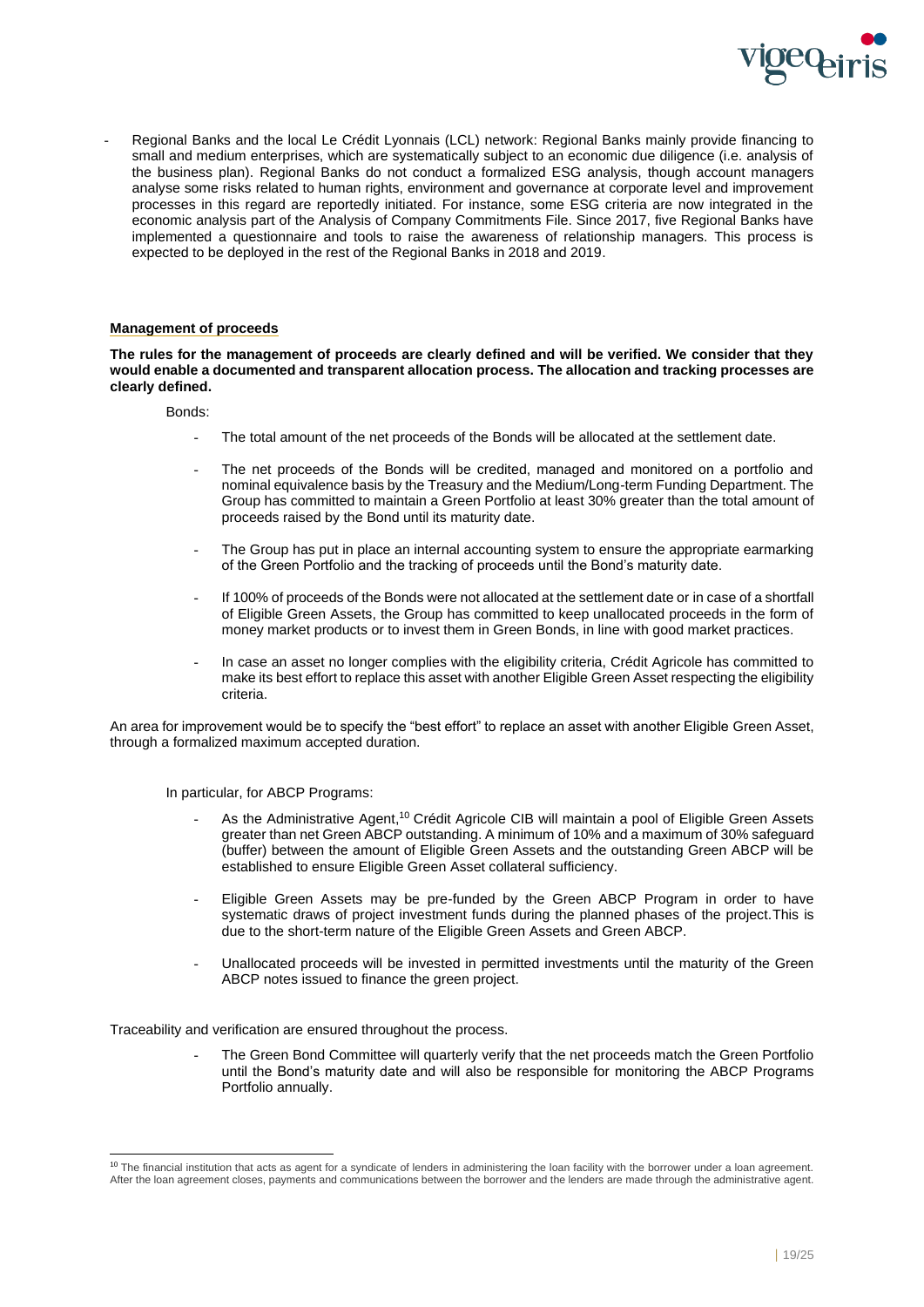

- An independent party will verify the allocation of proceeds once the Bond's proceeds are fully allocated.

An area for improvement consists in having the same external verification, annually, for the ABCP Programs proceeds.

In particular, for ABCP Programs:

The allocation process of the Green ABCP Programs will be monitored through an internal information system called Securitization Information System (SIS). It is intended that seller pool data reports and any allocations of Eligible Green Assets per stated criteria for the eligible green category or green asset type will be stored in the SIS and available in the context of a monitoring process.

# **Monitoring & Reporting**

**The reporting process and commitments to monitoring appear to be good overall. The Sponsor will report to investors on the proceeds allocation for the ABCP Notes and commits that, to the extent that data is provided by underlying client sellers, it will report on the environmental benefits of the ABCP Notes.**

The process for monitoring, data collection, consolidation, validation and reporting is clearly defined by the Issuer in internal documentation although not formalized in the Framework. It is based on relevant internal expertise:

Bonds:

- The Assets Allocation teams will be responsible for monitoring the Eligible Green Assets and for the creation of the Bond's post-issuance reports.
- The Green Bond Committee will review the Bond's post-issuance reports.

ABCP Programs:

- Crédit Agricole CIB will collect relevant financial information related to the Eligible Green Assets and provide monthly investor report data for the applicable ABCP Programs.

The Group and Sponsor have committed to communicate on the Bonds and on the Notes of the Green ABCP programs.

For both the Bonds and the ABCP Programs, the Group/Sponsor has committed to report on the allocation of proceeds annually and until the maturity of the Bonds and/or the Notes through dedicated reports to be made publicly available on the Group's website. The reporting will be at category level and by Group entity (in line with confidentiality practices).

The annual report will also cover the sustainability benefits of the Eligible Green Assets for the Bonds programme. Regarding the ABCP Programs, the Sponsor has committed to quarterly allocation reporting and will assess, quantify and report on the environmental benefits of the ABCP Notes annually, to the extent that data is provided by underlying client sellers.

- Allocation of proceeds: the selected reporting indicators are considered relevant.

# **Reporting indicators**

- Total amount issued at Group level and each relevant entity
- Total amount of net proceeds allocated to the Green Portfolio
- An analysis of the Green Portfolio by Eligible Category and by Group's entity (breakdown of Eligible Green Assets by category, Group's entity and geographic location)
- Potential amount of unallocated proceeds, if any
- Eligible Green Asset pool balances, by industry, asset type, purchase limit, and invested amount, along with Green ABCP issued and any pre-funding balances.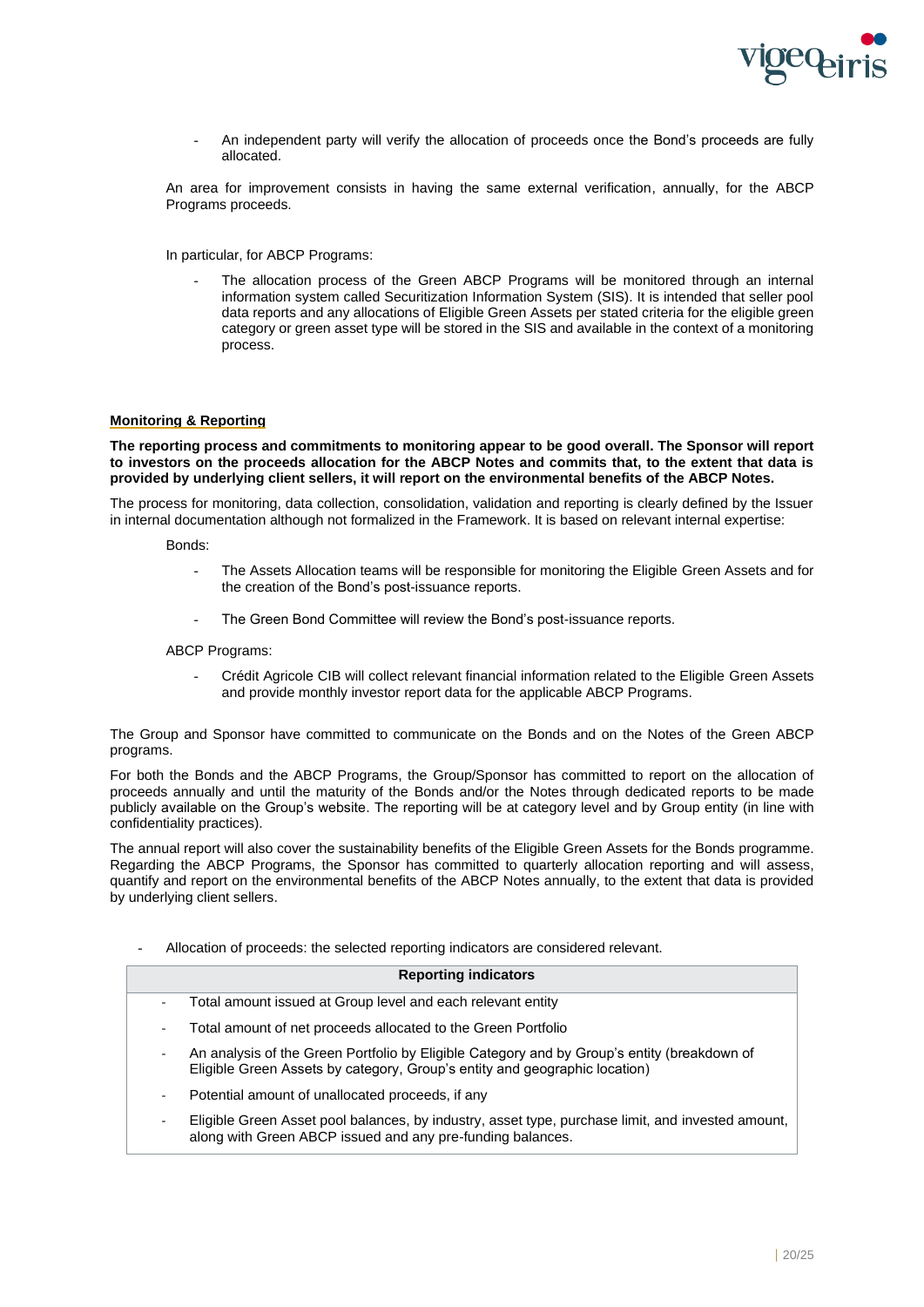

Areas of improvement include: i) to commit to communicate, at least to the investors, what are the type of temporary placement of the unallocated funds, if any.

- Environmental benefits: the selected reporting indicators are considered relevant overall, with partially relevant/exhaustive indicators for the Clean transportation and Waste and Water Management categories.

| <b>Eligible Categories</b>  | <b>Environmental benefits indicators</b>                                                   |                                                        |  |
|-----------------------------|--------------------------------------------------------------------------------------------|--------------------------------------------------------|--|
|                             | <b>Results Indicators</b>                                                                  | <b>Impact Indicators</b>                               |  |
|                             | - Energy capacity installed (MW)                                                           | Annual avoided GHG emissions                           |  |
| <b>Renewable Energy</b>     | - Expected renewable energy generation<br>(MWh/year)                                       | (tCO2e/year)                                           |  |
| <b>Green Buildings</b>      | - Commercial real estate assets by<br>certification type (%) and year of certification     | Annual avoided GHG emissions                           |  |
|                             | - Average energy performance level of the<br>dwellings financed (kWh/m <sup>2</sup> /year) | (tCO2e/year)                                           |  |
| <b>Energy Efficiency</b>    | - Expected energy savings (MWh/year)                                                       | Annual avoided GHG emissions                           |  |
|                             | - Storage capacity (MWh)                                                                   | (tCO2e/year)                                           |  |
|                             | - Number of passengers transported annually                                                |                                                        |  |
|                             | - Tons of goods transported annually                                                       |                                                        |  |
| <b>Clean Transportation</b> | - Number of electric vehicles financed<br>annually                                         | Annual avoided GHG emissions<br>(tCO2e/year) (Scope 1) |  |
|                             | - Kilometers of infrastructure constructed or<br>renovated                                 |                                                        |  |
| <b>Waste and Water</b>      | -Waste and water management technology<br>type $(\%)$                                      |                                                        |  |
| <b>Management</b>           | - Volume of water treated (m3/year)                                                        | N/A                                                    |  |
|                             | - Volume of waste treated (m3/year)                                                        |                                                        |  |

The calculation methodologies and assumptions that will be used to calculate the impact of Eligible Green Assets will be publicly disclosed by the Group and Sponsor's impact reports.

Regarding the indicators, areas of improvement include :

- To report on both the expected and the actual measured benefits.
- To ensure that the reporting indicators cover all the sustainability benefits and all the Eligible Green Assets, at least for all the claimed environmental objectives and expected benefits.
- Beyond the Impact Reporting Metrics suggested by the GBP Impact Reporting Working Group, to identify and select reporting indicators measuring the outcomes and impacts of the "Waste and Water Management" category (in terms of climate change mitigation, pollution prevention and natural resources protection), on the "Clean Transportation" category (in terms of air quality), and on the "Green Building" category (in terms of energy consumption and savings in comparison to a local baseline).
- To specify in the Framework what are the baselines and assumptions considered to measure avoidance, saving, improvement, etc.

The Group and Sponsor also commits to include in the reporting any substantial evolution of the Green Portfolio composition, on ad-hoc basis. The Group and Sponsor also commit to report, at least to the investors, in case of material events and/or of material ESG controversies relating to the Eligible Green Assets.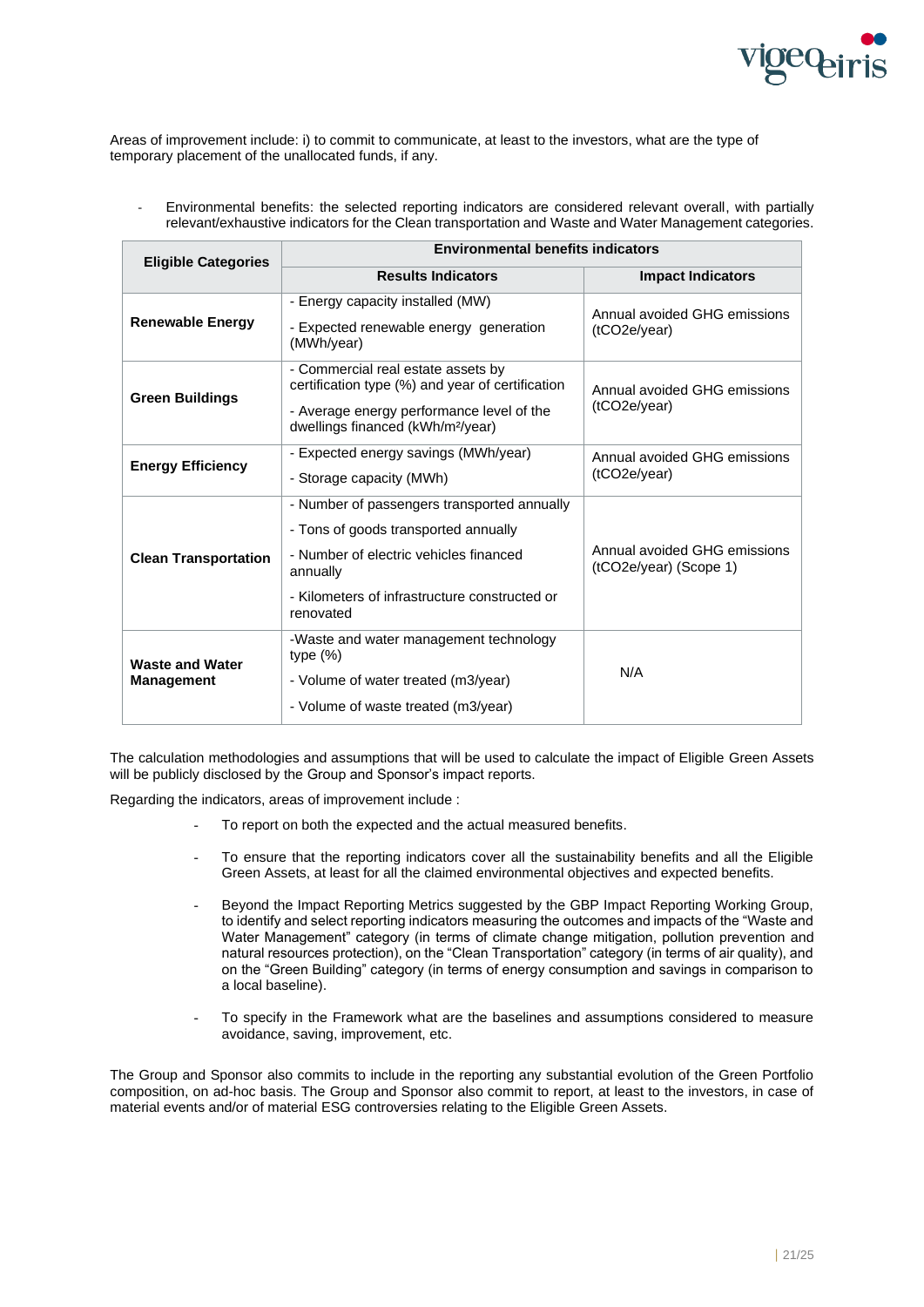

# **METHODOLOGY**

In Vigeo Eiris' view, Environmental, Social and Governance (ESG) factors are intertwined and complementary. As such they cannot be separated in the assessment of ESG management in any organization, activity or transaction. In this sense, Vigeo Eiris writes an opinion on the Issuer's Corporate Social Responsibility as an organization, and on the process and commitments applying to the intended issuance.

Vigeo Eiris' methodology for the definition and assessment of the corporation's ESG performance is based on criteria aligned with public international standards, in compliance with the ISO 26000 guidelines, and is organized in 6 domains: Environment, Human Resources, Human Rights, Community Involvement, Business Behaviour and Corporate Governance. Our evaluation framework of the material ESG issues have been adapted, based on the specificities of the Issuer's business activity.

Our research and rating procedures are subject to internal quality control at three levels (analysts, heads of cluster sectors, and internal review by the audit department for second party opinions) complemented by a final review and validation by the Director of Methods. Our SPO are also subject to internal quality control at three levels (consultants in charge of the mission, Production Manager, and final review and validation by the Director of Sustainable Finance and/or the Director of Methods. A right of complaint and recourse is guaranteed to all companies under our review, following three levels: first, the team in contact with the company, then the Director of Methods, and finally Vigeo Eiris' Scientific Council.

All employees are signatories of Vigeo Eiris' Code of Conduct, and all consultants have also signed its add-on covering financial rules of confidentiality.

# **Part I. ISSUER**

*NB: The Issuer's level of ESG performance (i.e. commitments, processes, results of the Issuer related to ESG issues), has been assessed through a complete process of rating and benchmarking developed by Vigeo Eiris*

# Level of the Issuer's ESG performance

Crédit Agricole's ESG performance has been assessed by Vigeo Eiris on the basis of its:

- Leadership: relevance of the commitments (content, visibility and ownership).
- Implementation: coherence of the implementation (process, means, control/reporting).
- Results: indicators, stakeholders' feedbacks and controversies.

# Management of stakeholder-related ESG controversies

A controversy is an information, a flow of information, or a contradictory opinion that is public, documented and traceable, allegation against an Issuer on corporate responsibility issues. Such allegations can relate to tangible facts, be an interpretation of these facts, or constitute an allegation based on unproven facts.

Vigeo Eiris reviewed information provided by the Issuer, press content providers and stakeholders (partnership with Factiva Dow Jones: access to the content of 28,500 publications worldwide from reference financial newspapers to sector-focused magazines, local publications or Non-Government Organizations). Information gathered from these sources is considered as long as it is public, documented and traceable.

Vigeo Eiris provides an opinion on companies' controversies risks mitigation based on the analysis of 3 factors:

- Frequency: reflects for each ESG challenge the number of controversies faced. At corporate level, this factor reflects on the overall number of controversies faced and scope of ESG issues impacted (scale: Isolated, Occasional, Frequent, Persistent).
- Severity: the more a controversy will relate to stakeholders' fundamental interests, will prove actual corporate responsibility in its occurrence, and will have adverse impacts for stakeholders and the company, the highest its severity. Severity assigned at corporate level will reflect the highest severity of all cases faced by the company (scale: Minor, Significant, High, Critical).
- Responsiveness: ability demonstrated by an Issuer to dialogue with its stakeholders in a risk management perspective and based on explanatory, preventative, remediating or corrective measures. At corporate level, this factor will reflect the overall responsiveness of the company for all cases faced (scale: Proactive, Remediate, Reactive, Non- Communicative).

The impact of a controversy on a company's reputation reduces with time, depending on the severity of the event and the company's responsiveness to this event. Conventionally, Vigeo Eiris' controversy database covers any controversy with Minor or Significant severity during 24 months after the last event registered and during 48 months for High and Critical controversies.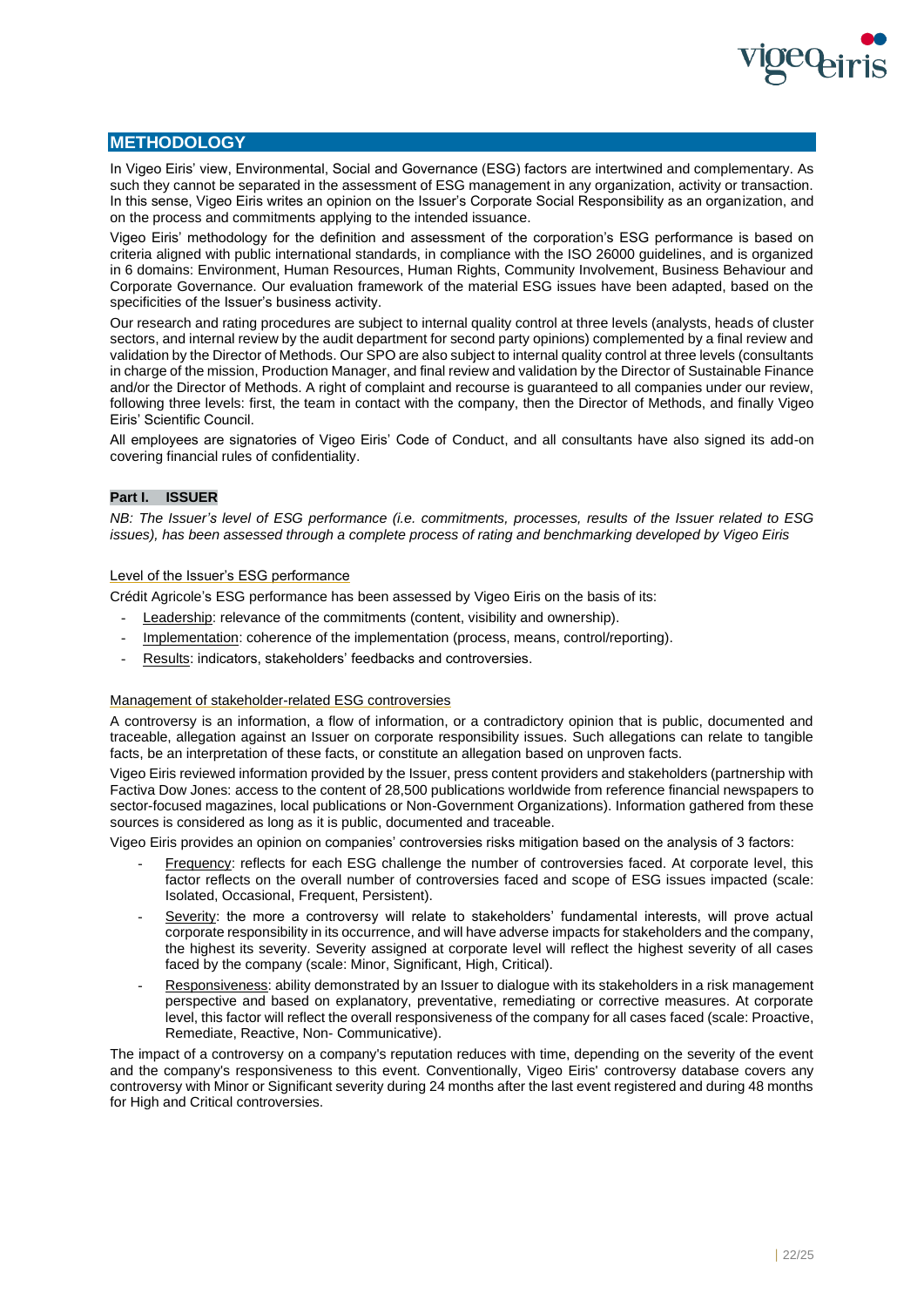

# Involvement in controversial activities

17 controversial activities have been analysed following 30 parameters to verify if the company is involved in any of them. The company's level of involvement (Major, Minor, No) in a controversial activity is based on:

- An estimation of the revenues derived from controversial products or services.
- The specific nature of the controversial products or services provided by the company.

# **Part II. ISSUANCE**

*The Framework and the Annex has been evaluated by Vigeo Eiris according to the GBP 2018 and on our methodology based on international standards and sector guidelines applying in terms of ESG management and assessment.*

# Use of proceeds

The definition of the Eligible Projects and of their sustainable objectives and benefits are a core element of Green/Social/Sustainable Bonds or Loans standards. Vigeo Eiris evaluates the definition of the Eligible Categories, as well as the definition and the relevance of the aimed sustainability objectives. We evaluate the definition of the expected benefits in terms of assessment and quantification. In addition, we evaluate the potential contribution of Eligible Projects to the United Nations Sustainable Development Goals' targets.

#### Process for evaluation and selection

The evaluation and selection process has been assessed by Vigeo Eiris on its transparency, governance and relevance. The eligibility criteria have been assessed on their explicitness and relevance vs. the intended objectives of the Eligible Projects. The identification and management of the ESG risks associated with the Eligible Projects are analysed based Vigeo Eiris' ESG assessment methodology, international standards and sector guidelines applying in terms of ESG management and assessment.

#### Management of proceeds

The rules for the management of proceeds and the allocation process are evaluated by Vigeo Eiris on their transparency, coherence and efficiency.

# Reporting

Monitoring process and commitments, Reporting commitments, reporting indicators and methodologies are defined by the Issuer to enable transparent reporting on the proceeds allocation and tracking, on the sustainable benefits (output and impact indicators) and on the responsible management of the Eligible Projects financed. Vigeo Eiris has evaluated the reporting based on its transparency and relevance.

| <b>Performance evaluation</b> |                                                                                                                                                                                                                                           | <b>Level of assurance</b> |                               |
|-------------------------------|-------------------------------------------------------------------------------------------------------------------------------------------------------------------------------------------------------------------------------------------|---------------------------|-------------------------------|
| Advanced                      | Advanced commitment; strong evidence of<br>command over the issues dedicated to achieving<br>the objective of social responsibility. Reasonable<br>level of risk management and using innovative<br>methods to anticipate emerging risks. | Reasonable                | Able<br>pres<br>of th         |
| Good                          | Convincing commitment;<br>significant<br>and<br>consistent evidence of command over the issues.<br>Reasonable level of risk management.                                                                                                   | Moderate                  | Com<br>with<br>obje<br>fram   |
| Limited                       | Commitment to the<br>objective of<br>social<br>responsibility has been initiated or partially<br>achieved; fragmentary evidence of command<br>over the issues. Limited to weak level of risk<br>management.                               | Weak                      | Lack<br>inco<br>prino<br>eval |
| Weak                          | Commitment to social responsibility is non-<br>tangible; no evidence of command over the<br>issues. Level of insurance of risk management is<br>weak to very weak.                                                                        |                           |                               |

| Level of assurance |                                                                                                                                     |
|--------------------|-------------------------------------------------------------------------------------------------------------------------------------|
| Reasonable         | Able to convincingly conform to the<br>prescribed principles and objectives<br>of the evaluation framework                          |
| Moderate           | Compatibility or partial convergence<br>with the prescribed principles and<br>objectives of the evaluation<br>framework             |
| Weak               | Lack or unawareness<br>of.<br>or<br>incompatibility with the prescribed<br>principles and objectives of the<br>evaluation framework |

#### **VIGEO EIRIS' ASSESSMENT SCALES**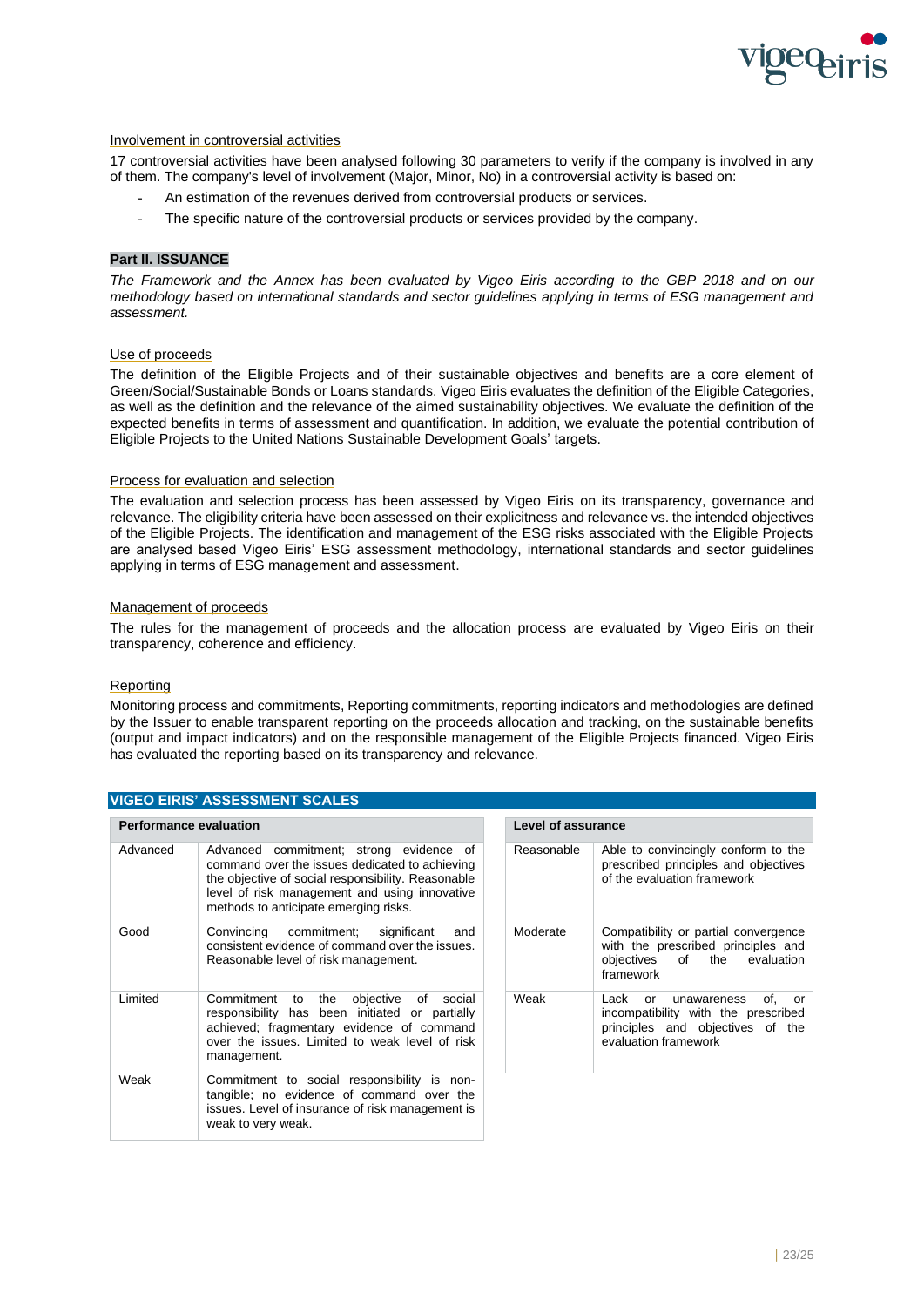

Vigeo Eiris is an independent international provider of environmental, social and governance (ESG) research and services for investors and public & private organizations. We undertake risk assessments and evaluate the level of integration of sustainability factors within the strategy and operations of organizations.

Vigeo Eiris offers a wide range of services:

- **For investors:** decision making support covering all sustainable and ethical investment approaches (including ratings, databases, sector analyses, portfolio analyses, structured products, indices and more).
- **For companies & organizations:** supporting the integration of ESG criteria into business functions and strategic operations (including sustainable bonds, corporate ratings, CSR evaluations and more).

Vigeo Eiris is committed to delivering client products and services with high added value: a result of research and analysis that adheres to the strictest quality standards. Our methodology is reviewed by an independent scientific council and all our production processes, from information collection to service delivery, are documented and audited. Vigeo Eiris has chosen to certify all its processes to the latest ISO 9001 standard. Vigeo Eiris is an approved verifier for CBI (Climate Bond Initiative). Vigeo Eiris' research is referenced in several international scientific publications.

With a team of more than 240 experts of 28 different nationalities, Vigeo Eiris is present in Paris, London, Brussels, Casablanca, Hong Kong, Milan, New York, Rabat and Santiago de Chile.

The Vigeo Eiris Global Network, comprising 4 exclusive research partners, is present in Brazil, Germany, Israel and Japan.

For more information: **www.vigeo-eiris.com**